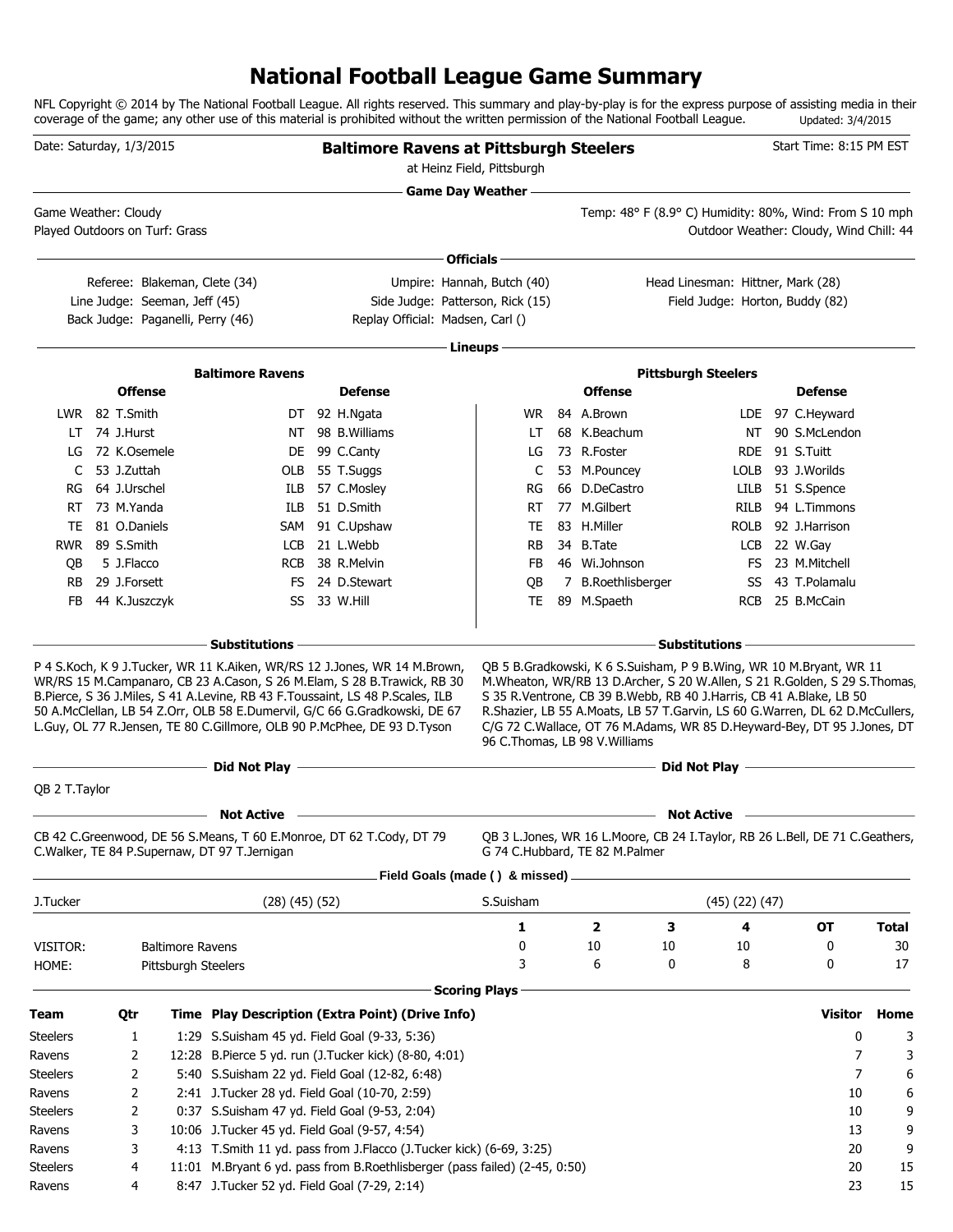# **National Football League Game Summary**

NFL Copyright © 2014 by The National Football League. All rights reserved. This summary and play-by-play is for the express purpose of assisting media in their coverage of the game; any other use of this material is prohibited without the written permission of the National Football League. Updated: 3/4/2015

| Ravens                  |  | 7:56 C.Gillmore 21 yd. pass from J.Flacco (J.Tucker kick) (1-21, 0:07) |            |  |
|-------------------------|--|------------------------------------------------------------------------|------------|--|
| <b>Steelers</b>         |  | 1:56 Punt blocked by S. Thomas out of bounds in end zone for a Safety  |            |  |
| Paid Attendance: 62,780 |  |                                                                        | Time: 3:10 |  |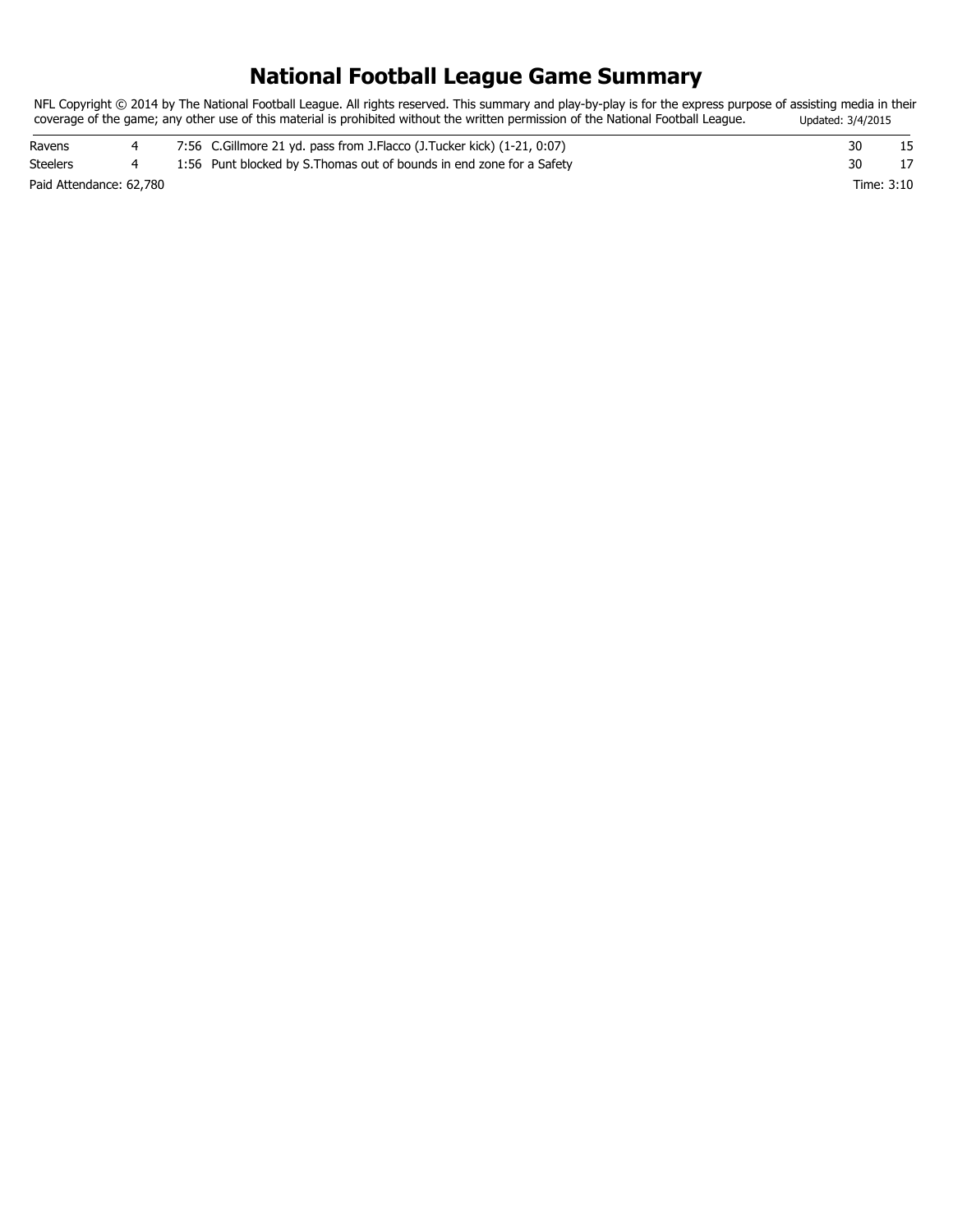# **Final Individual Statistics**

|                     |                                              |            | <b>Baltimore Ravens</b> |            |                |             |    |             |                    |                         |    |                        |           | <b>Pittsburgh Steelers</b> |                |            |                  |                |             |
|---------------------|----------------------------------------------|------------|-------------------------|------------|----------------|-------------|----|-------------|--------------------|-------------------------|----|------------------------|-----------|----------------------------|----------------|------------|------------------|----------------|-------------|
| <b>RUSHING</b>      |                                              |            |                         | <b>ATT</b> | <b>YDS</b>     | <b>AVG</b>  |    | LG          | <b>TD</b>          | <b>RUSHING</b>          |    |                        |           |                            | <b>ATT</b>     | <b>YDS</b> | <b>AVG</b>       | LG             | <b>TD</b>   |
| J.Forsett           |                                              |            |                         | 16         | 40             | 2.5         |    | 14          | 0                  | J.Harris                |    |                        |           |                            | 9              | 25         | 2.8              | 8              | 0           |
| J.Flacco            |                                              |            |                         | 8          | 8              | 1.0         |    | 9           | 0                  | <b>B.Tate</b>           |    |                        |           |                            | 5              | 19         | 3.8              | 8              | 0           |
| <b>B.Pierce</b>     |                                              |            |                         | 1          | 5              | 5.0         |    | 5           | 1                  | <b>B.Roethlisberger</b> |    |                        |           |                            | 2              | 16         | 8.0              | 16             | 0           |
|                     |                                              |            |                         |            |                |             |    |             |                    | M.Bryant                |    |                        |           |                            | 1              | 6          | 6.0              | 6              | 0           |
|                     |                                              |            |                         |            |                |             |    |             |                    | Wi.Johnson              |    |                        |           |                            | 1              | 3          | 3.0              | 3              | 0           |
|                     |                                              |            |                         |            |                |             |    |             |                    | D.Archer                |    |                        |           |                            | 1              | $-1$       | $-1.0$           | -1             | 0           |
| Total               |                                              |            |                         | 25         | 53             | 2.1         |    | 14          | 1                  | Total                   |    |                        |           |                            | 19             | 68         | 3.6              | 16             | 0           |
| <b>PASSING</b>      |                                              | <b>ATT</b> | <b>CMP</b>              | <b>YDS</b> | <b>SK/YD</b>   | TD          |    | LG IN       | RT                 | <b>PASSING</b>          |    |                        | ATT       | <b>CMP</b>                 | <b>YDS</b>     | SK/YD TD   |                  | LG IN          | <b>RT</b>   |
| J.Flacco            |                                              | 29         | 18                      | 259        | 1/13           | 2           | 40 |             | $0$ 114.0          | <b>B.Roethlisberger</b> |    |                        | 45        | 31                         | 334            | 5/37       | 1                | 2<br>44        | 79.3        |
|                     |                                              |            |                         |            |                |             |    |             |                    | <b>B.Gradkowski</b>     |    |                        | 3         | 2                          | 22             | 0/0        | 0                | 18<br>0        | 88.2        |
| Total               |                                              | 29         | 18                      | 259        | 1/13           | 2           | 40 |             | $0$ 114.0          | Total                   |    |                        | 48        | 33                         | 356            | 5/37       | 1                | 2<br>44        | 79.9        |
|                     | <b>PASS RECEIVING</b>                        |            | <b>TAR</b>              | <b>REC</b> | <b>YDS</b>     | <b>AVG</b>  |    | LG          | TD                 |                         |    | <b>PASS RECEIVING</b>  |           | <b>TAR</b>                 | <b>REC</b>     | <b>YDS</b> | <b>AVG</b>       | LG             | <b>TD</b>   |
| S.Smith             |                                              |            | 7                       | 5          | 101            | 20.2        |    | 40          | 0                  | A.Brown                 |    |                        |           | 14                         | 9              | 117        | 13.0             | 44             | 0           |
| O.Daniels           |                                              |            | 5                       | 4          | 70             | 17.5        |    | 23          | 0                  | H.Miller                |    |                        |           | 9                          | 6              | 76         | 12.7             | 30             | 0           |
| T.Smith             |                                              |            | 6                       | 2          | 28             | 14.0        |    | 17          | 1                  | M.Wheaton               |    |                        |           | 6                          | 5              | 66         | 13.2             | 17             | 0           |
| K.Juszczyk          |                                              |            | 4                       | 2          | 16             | 8.0         |    | 9           | 0                  | M.Bryant                |    |                        |           | 9                          | 5              | 61         | 12.2             | 22             | 1           |
| C.Gillmore          |                                              |            | 1                       | 1          | 21             | 21.0        |    | 21          | 1                  | D.Archer                |    |                        |           | 4                          | 3              | 15         | 5.0              | 7              | 0           |
| M.Brown             |                                              |            | 2                       | 1          | 9              | 9.0         |    | 9           | 0                  | <b>B.Tate</b>           |    |                        |           | 3                          | $\overline{2}$ | 9          | 4.5              | 5              | 0           |
| J.Forsett           |                                              |            | $\overline{2}$          | 1          | 7              | 7.0         |    | 7           | 0                  | J.Harris                |    |                        |           | 2                          | 2              | 6          | 3.0              | 6              | 0           |
| K.Aiken             |                                              |            | 1                       | 1          | 4              | 4.0         |    | 4           | 0                  | D.Heyward-Bey           |    |                        |           | 1                          | $\mathbf{1}$   | 6          | 6.0              | 6              | 0           |
| J.Jones             |                                              |            | 1                       | 1          | 3              | 3.0         |    | 3           | 0                  |                         |    |                        |           |                            |                |            |                  |                |             |
| Total               |                                              |            | 29                      | 18         | 259            | 14.4        |    | 40          | $\overline{2}$     | Total                   |    |                        |           | 48                         | 33             | 356        | 10.8             | 44             | 1           |
|                     | <b>INTERCEPTIONS</b>                         |            |                         | <b>NO</b>  | <b>YDS</b>     | <b>AVG</b>  |    | LG          | TD                 |                         |    | <b>INTERCEPTIONS</b>   |           |                            | <b>NO</b>      | <b>YDS</b> | <b>AVG</b>       | LG             | <b>TD</b>   |
| T.Suggs             |                                              |            |                         | 1          | 3              | 3.0         |    | 3           | 0                  |                         |    |                        |           |                            |                |            |                  |                |             |
| D.Stewart           |                                              |            |                         | 1          | 0              | 0.0         |    | 0           | 0                  |                         |    |                        |           |                            |                |            |                  |                |             |
| Total               |                                              |            |                         | 2          | 3              | 1.5         |    | 3           | 0                  | Total                   |    |                        |           |                            | 0              | 0          | 0                | 0              | 0           |
| <b>PUNTING</b>      |                                              | NO.        | <b>YDS</b>              | <b>AVG</b> | <b>NET</b>     | ΤВ          |    | <b>IN20</b> | LG                 | <b>PUNTING</b>          |    |                        | <b>NO</b> | <b>YDS</b>                 | <b>AVG</b>     | <b>NET</b> | TB               | <b>IN20</b>    | LG          |
| S.Koch              |                                              | 1          | 49                      | 49.0       | 24.5           | 0           |    | 0           | 49                 | <b>B.Wing</b>           |    |                        | 3         | 115                        | 38.3           | 38.3       | 0                | $\overline{2}$ | 48          |
| [BLOCKED]           |                                              | 1          | 0                       |            | 0.0            |             | 0  | 0           | 0                  |                         |    |                        |           |                            |                |            |                  |                |             |
| Total               |                                              | 2          | 49                      | 24.5       | 24.5           |             | 0  | 0           | 49                 | Total                   |    |                        | 3         | 115                        | 38.3           | 38.3       | 0                | 2              | 48          |
| <b>PUNT RETURNS</b> |                                              |            | <b>NO</b>               | <b>YDS</b> | AVG            | FC          |    | LG          | TD                 | <b>PUNT RETURNS</b>     |    |                        |           | <b>NO</b>                  | <b>YDS</b>     | <b>AVG</b> | <b>FC</b>        | LG             | <b>TD</b>   |
| M.Campanaro         |                                              |            | 0                       | 0          | 0.0            |             | 1  | 0           | 0                  |                         |    | [OUT OF BOUNDS]        |           | $\mathbf{1}$               | 0              | 0.0        | 0                | 0              | 0           |
| J.Jones             |                                              |            | 0                       | 0          | 0.0            |             | 1  | 0           | 0                  |                         |    |                        |           |                            |                |            |                  |                |             |
| [DOWNED]            |                                              |            | 1                       | 0          | 0.0            |             | 0  | 0           | 0                  |                         |    |                        |           |                            |                |            |                  |                |             |
| Total               |                                              |            | $\mathbf 0$             | 0          | 0.0            |             | 2  | 0           | 0                  | Total                   |    |                        |           | 0                          | 0              | 0.0        | 0                | 0              | 0           |
|                     | <b>KICKOFF RETURNS</b>                       |            | <b>NO</b>               | <b>YDS</b> | <b>AVG</b>     | FC          |    | LG          | TD                 |                         |    | <b>KICKOFF RETURNS</b> |           | <b>NO</b>                  | <b>YDS</b>     | <b>AVG</b> | FC               | LG             | TD          |
| J.Jones             |                                              |            | 5                       | 117        | 23.4           |             | 0  | 27          | 0                  | M.Wheaton               |    |                        |           | 3                          | 62             | 20.7       | $\boldsymbol{0}$ | 26             | $\mathbf 0$ |
|                     |                                              |            |                         |            |                |             |    |             |                    | A.Brown                 |    |                        |           | 1                          | 16             | 16.0       | 0                | 16             | 0           |
|                     |                                              |            |                         |            |                |             |    |             |                    | [TOUCHBACK]             |    |                        |           | $\overline{4}$             | $\mathbf 0$    | 0.0        | 0                | 0              | $\mathbf 0$ |
| Total               |                                              |            | 5                       | 117        | 23.4           |             | 0  | 27          | 0                  | Total                   |    |                        |           | 4                          | 78             | 19.5       | 0                | 26             | 0           |
|                     | <b>Baltimore Ravens</b>                      |            |                         |            |                |             |    |             |                    |                         |    |                        |           |                            |                |            |                  |                |             |
|                     | <b>FUMBLES</b>                               |            |                         |            | <b>FUM</b>     | <b>LOST</b> |    |             | <b>OWN-REC YDS</b> |                         | TD | <b>FORCED</b>          |           | <b>OPP-REC</b>             | <b>YDS</b>     | <b>TD</b>  | <b>OUT-BDS</b>   |                |             |
|                     | J.Flacco                                     |            |                         |            | 1              |             | 0  |             | 0                  | $\mathbf 0$             | 0  | 0                      |           | 0                          | 0              | 0          |                  | 0              |             |
|                     | J.Forsett                                    |            |                         |            | 1              |             | 1  |             | 0                  | 0                       | 0  | 0                      |           | 0                          | 0              | 0          |                  | 0              |             |
|                     | J.Zuttah                                     |            |                         |            | 0              |             | 0  |             | 1                  | 0                       | 0  | 0                      |           | 0                          | 0              | 0          |                  | 0              |             |
|                     | D.Smith                                      |            |                         |            | 0              |             | 0  |             | 0                  | 0                       | 0  | 2                      |           | $\mathbf{0}$               | 0              | 0          |                  | 0              |             |
|                     | D.Stewart                                    |            |                         |            | 0              |             | 0  |             | 0                  | 0                       | 0  | 0                      |           | 1                          | 0              | 0          |                  | 0              |             |
|                     | Total                                        |            |                         |            | $\overline{2}$ |             | 1  |             | $\mathbf{1}$       | 0                       | 0  | 2                      |           | $\mathbf{1}$               | $\mathbf{0}$   | 0          |                  | 0              |             |
|                     | <b>Pittsburgh Steelers</b><br><b>FUMBLES</b> |            |                         |            |                | FUM LOST    |    |             | OWN-REC YDS TD     |                         |    | <b>FORCED</b>          |           | <b>OPP-REC</b>             | <b>YDS</b>     | <b>TD</b>  | <b>OUT-BDS</b>   |                |             |
|                     |                                              |            |                         |            |                |             |    |             |                    |                         |    |                        |           |                            |                |            |                  |                |             |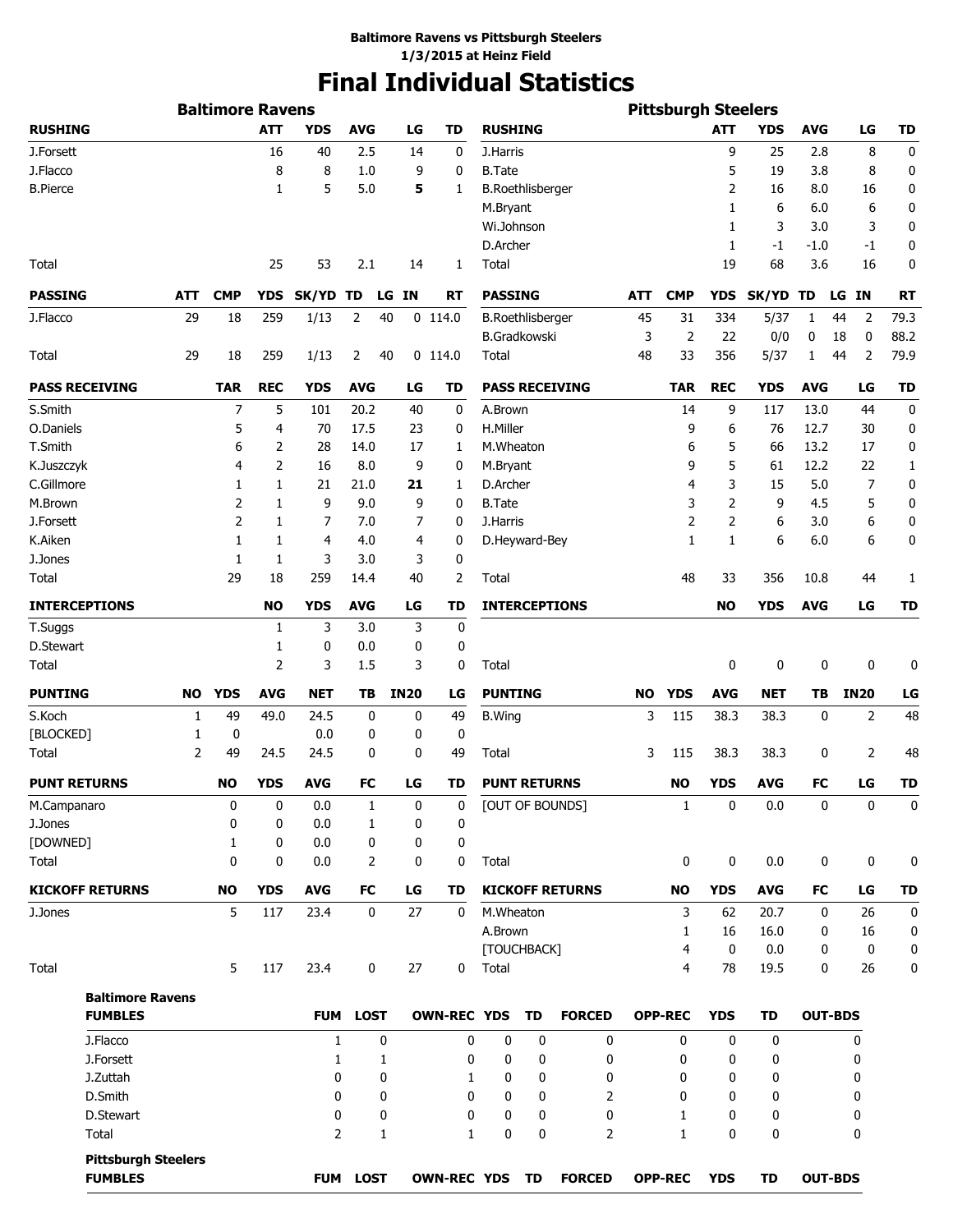# **Final Individual Statistics**

| H.Miller      |               |  |   | 0            | 0 | 0       | 0 | 0 | 0 |   |
|---------------|---------------|--|---|--------------|---|---------|---|---|---|---|
| <b>B.Tate</b> | 0             |  |   | 0            | 0 | 0       | 0 | 0 | 0 | 0 |
| A.Brown       | 0<br>0        |  |   | $\mathbf{0}$ | 0 | 0       | 0 | 0 | 0 | 0 |
| S.Spence      | 0<br>0        |  |   | 0            | 0 | $\perp$ | 0 | 0 | 0 | 0 |
| S.Tuitt       | 0<br>$\Omega$ |  | 0 | 0            | 0 | 0       |   | 0 | 0 | 0 |
| Total         |               |  |   | 0            | 0 |         |   | 0 | 0 | 0 |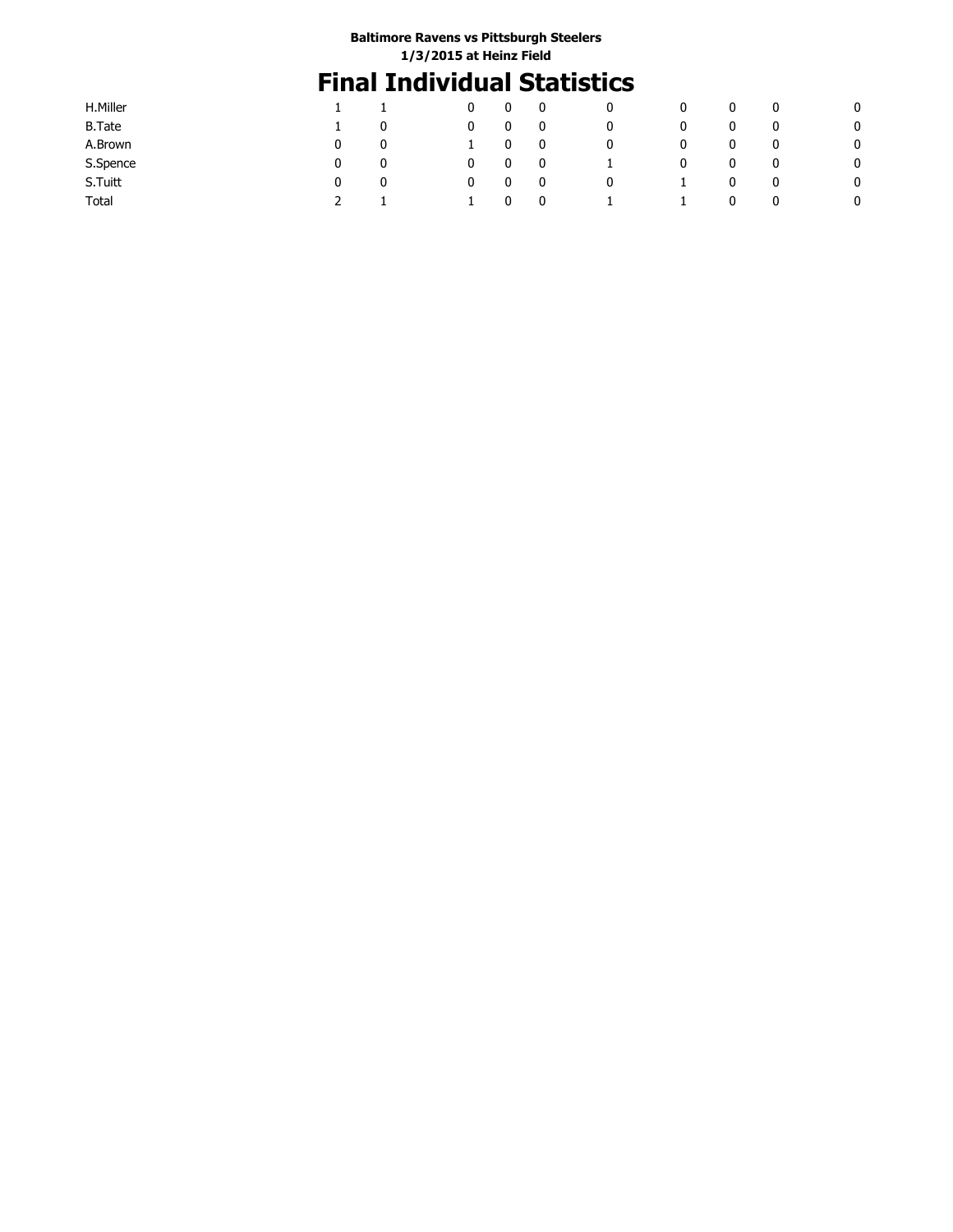# **Final Team Statistics**

|                                                      | <b>Visitor</b> | Home            |
|------------------------------------------------------|----------------|-----------------|
|                                                      | <b>Ravens</b>  | <b>Steelers</b> |
| <b>TOTAL FIRST DOWNS</b>                             | 19             | 22              |
| By Rushing                                           | 5              | 5               |
| By Passing                                           | 11             | 15              |
| <b>By Penalty</b>                                    | 3              | 2               |
| THIRD DOWN EFFICIENCY                                | 4-11-36%       | 5-16-31%        |
| <b>FOURTH DOWN EFFICIENCY</b>                        | 1-1-100%       | 2-3-67%         |
| <b>TOTAL NET YARDS</b>                               | 299            | 387             |
| Total Offensive Plays (inc. times thrown passing)    | 55             | 72              |
| Average gain per offensive play                      | 5.4            | 5.4             |
| <b>NET YARDS RUSHING</b>                             | 53             | 68              |
| <b>Total Rushing Plays</b>                           | 25             | 19              |
| Average gain per rushing play                        | 2.1            | 3.6             |
| Tackles for a loss-number and yards                  | $4 - 14$       | $2 - 3$         |
| <b>NET YARDS PASSING</b>                             | 246            | 319             |
| Times thrown - yards lost attempting to pass         | $1 - 13$       | 5-37            |
| Gross yards passing                                  | 259            | 356             |
| <b>PASS ATTEMPTS-COMPLETIONS-HAD INTERCEPTED</b>     | $29-18-0$      | 48-33-2         |
| Avg gain per pass play (inc.# thrown passing)        | 8.2            | 6.0             |
| <b>KICKOFFS Number-In End Zone-Touchbacks</b>        | $8 - 6 - 4$    | $5 - 5 - 0$     |
| <b>PUNTS Number and Average</b>                      | $2 - 24.5$     | $3 - 38.3$      |
| Had Blocked                                          | 1              | 0               |
| <b>FGs - PATs Had Blocked</b>                        | $0 - 0$        | $0 - 0$         |
| <b>Net Punting Average</b>                           | 24.5           | 38.3            |
| <b>TOTAL RETURN YARDAGE (Not Including Kickoffs)</b> | 3              | $\Omega$        |
| No. and Yards Punt Returns                           | $0 - 0$        | $0 - 0$         |
| No. and Yards Kickoff Returns                        | $5 - 117$      | 4-78            |
| No. and Yards Interception Returns                   | $2 - 3$        | $0 - 0$         |
| <b>PENALTIES Number and Yards</b>                    | $2 - 14$       | $8 - 114$       |
| <b>FUMBLES Number and Lost</b>                       | $2 - 1$        | $2 - 1$         |
| <b>TOUCHDOWNS</b>                                    | 3              | 1               |
| Rushing                                              | 1              | 0               |
| Passing                                              | 2              | $\mathbf 1$     |
| <b>EXTRA POINTS Made-Attempts</b>                    | $3 - 3$        | $0 - 1$         |
| Kicking Made-Attempts                                | $3 - 3$        | $0-0$           |
| Passing Made-Attempts                                | $0-0$          | $0 - 1$         |
| <b>FIELD GOALS Made-Attempts</b>                     | $3 - 3$        | $3 - 3$         |
| <b>RED ZONE EFFICIENCY</b>                           | 2-3-67%        | 1-3-33%         |
| <b>GOAL TO GO EFFICIENCY</b>                         | 1-1-100%       | 1-2-50%         |
| <b>SAFETIES</b>                                      | 0              | 1               |
| <b>FINAL SCORE</b>                                   | 30             | 17              |
| <b>TIME OF POSSESSION</b>                            | 24:43          | 35:17           |
|                                                      |                |                 |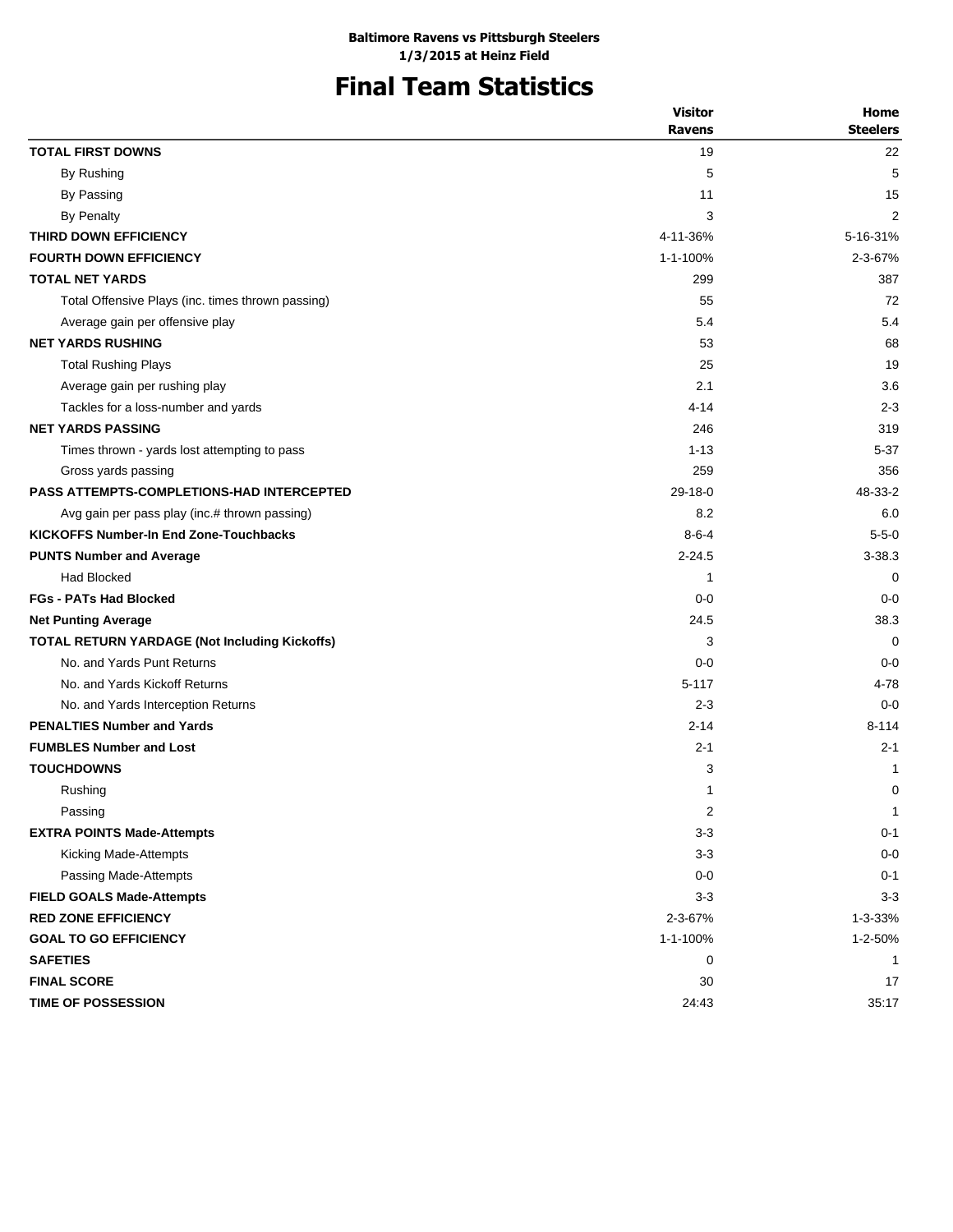## **Ball Possession And Drive Chart Baltimore Ravens vs Pittsburgh Steelers 1/3/2015 at Heinz Field**

**Baltimore Ravens**

| #  | Time<br>Recd | Time<br>Lost | <b>Time How Ball</b><br><b>Poss Obtained</b> | <b>Drive</b><br>Began | #<br><b>Play</b> | Yds<br>Gain | Yds<br>Pen | Net<br>Yds | 1st<br>Down  | Last<br>Scrm  | <b>How Given</b><br>Up |
|----|--------------|--------------|----------------------------------------------|-----------------------|------------------|-------------|------------|------------|--------------|---------------|------------------------|
|    | 8:33         | 7:05         | 1:28 Punt                                    | BLT <sub>7</sub>      | 3                | 4           | 0          | 4          | $\mathbf{0}$ | <b>BLT 11</b> | Punt                   |
| 2  | 1:29         | 12:28        | 4:01 Kickoff                                 | <b>BLT 20</b>         | 8                | 65          | 15         | 80         | 6            | $*$ PIT 5     | Touchdown              |
| 3  | 5:40         | 2:41         | 2:59 Kickoff                                 | <b>BLT 20</b>         | 10               | 55          | 15         | 70         | 4            | $*$ PIT 10    | Field Goal             |
| 4  | 0:37         | 0:00         | 0:37 Kickoff                                 | <b>BLT 16</b>         |                  | -1          | 0          | $-1$       | $\mathbf{0}$ | <b>BLT 16</b> | End of Half            |
| 5. | 15:00        | 10:06        | 4:54 Kickoff                                 | <b>BLT 16</b>         | 9                | 25          | 32         | 57         | 2            | <b>PIT 27</b> | Field Goal             |
| 6  | 7:38         | 4:13         | 3:25 Punt                                    | <b>BLT 31</b>         | 6                | 69          | $\Omega$   | 69         | 3            | $*$ PIT 11    | Touchdown              |
|    | 14:53        | 11:51        | 3:02 Punt                                    | <b>BLT 17</b>         | 7                | 32          | 0          | 32         | 2            | <b>PIT 47</b> | Fumble                 |
| 8  | 11:01        | 8:47         | 2:14 Kickoff                                 | <b>BLT 37</b>         |                  | 29          | 0          | 29         | 1            | <b>PIT 34</b> | Field Goal             |
| 9  | 8:03         | 7:56         | 0:07 Interception                            | <b>PIT 21</b>         |                  | 21          | 0          | 21         |              | <b>PIT 21</b> | Touchdown              |
| 10 | 2:57         | 1:56         | 1:01 Interception                            | <b>BLT 20</b>         |                  | 2           | 0          | 2          | 0            | <b>BLT 22</b> | Safety                 |
| 11 | 0:55         | 0:00         | 0:55 Fumble                                  | <b>PIT 45</b>         | 3.               | $-2$        | 0          | $-2$       | 0            | PIT 46        | End of Game            |

(318) Average BLT 29

|    | <b>Pittsburgh Steelers</b> |              |                                              |                       |                  |             |                   |            |                |               |                        |
|----|----------------------------|--------------|----------------------------------------------|-----------------------|------------------|-------------|-------------------|------------|----------------|---------------|------------------------|
| #  | Time<br>Recd               | Time<br>Lost | <b>Time How Ball</b><br><b>Poss Obtained</b> | <b>Drive</b><br>Began | #<br><b>Play</b> | Yds<br>Gain | Yds<br><b>Pen</b> | Net<br>Yds | 1st<br>Down    | Last<br>Scrm  | <b>How Given</b><br>Up |
|    | 15:00                      | 8:33         | 6:27 Kickoff                                 | <b>PIT 20</b>         | 11               | 43          | 0                 | 43         | 3              | <b>BLT 37</b> | Punt                   |
|    | 7:05                       | 1:29         | 5:36 Punt                                    | <b>PIT 40</b>         | 9                | 33          | 0                 | 33         | $\overline{2}$ | <b>BLT 27</b> | Field Goal             |
| 3  | 12:28                      | 5:40         | 6:48 Kickoff                                 | <b>PIT 14</b>         | 12               | 68          | 14                | 82         | 4              | $*$ BLT 4     | Field Goal             |
| 4  | 2:41                       | 0:37         | 2:04 Kickoff                                 | <b>PIT 18</b>         | 9                | 53          | 0                 | 53         | 4              | <b>BLT 29</b> | Field Goal             |
| 5. | 10:06                      | 7:38         | 2:28 Kickoff                                 | <b>PIT 20</b>         | 5.               | 12          | 0                 | 12         |                | <b>PIT 32</b> | Punt                   |
| 6  | 4:13                       | 14:53        | 4:20 Kickoff                                 | <b>PIT 21</b>         | 8                | 14          |                   | 14         | 2              | <b>PIT 35</b> | Punt                   |
|    | 11:51                      | 11:01        | 0:50 Fumble                                  | <b>BLT 45</b>         |                  | 50          | $-5$              | 45         | 2              | $*$ BLT 6     | Touchdown              |
| 8  | 8:47                       | 8:03         | 0:44 Kickoff                                 | <b>PIT 20</b>         | 3                | 6           | 0                 | 6          | 0              | <b>PIT 26</b> | Interception           |
| 9  | 7:56                       | 2:57         | 4:59 Kickoff                                 | <b>PIT 20</b>         | 12               | 88          | $-22$             | 66         | 4              | $*$ BLT 14    | Interception           |
| 10 | 1:56                       | 0:55         | 1:01 Kickoff                                 | <b>PIT 31</b>         | 4                | 24          | $-10$             | 14         | 0              | <b>PIT 38</b> | Fumble                 |

(259) Average PIT 26

**\* inside opponent's 20**

|                | <b>Time of Possession by Quarter</b>   | 1st                | 2nd  | 3rd  | 4th                  | ΟТ | Total |
|----------------|----------------------------------------|--------------------|------|------|----------------------|----|-------|
| <b>Visitor</b> | <b>Baltimore Ravens</b>                | 2:57               | 6:08 | 8:19 | 7:19                 |    | 24:43 |
| Home           | Pittsburgh Steelers                    | 12:03              | 8:52 | 6:41 | 7:41                 |    | 35:17 |
|                | <b>Kickoff Drive No.-Start Average</b> | Ravens: 5 - BLT 22 |      |      | Steelers: 8 - PIT 20 |    |       |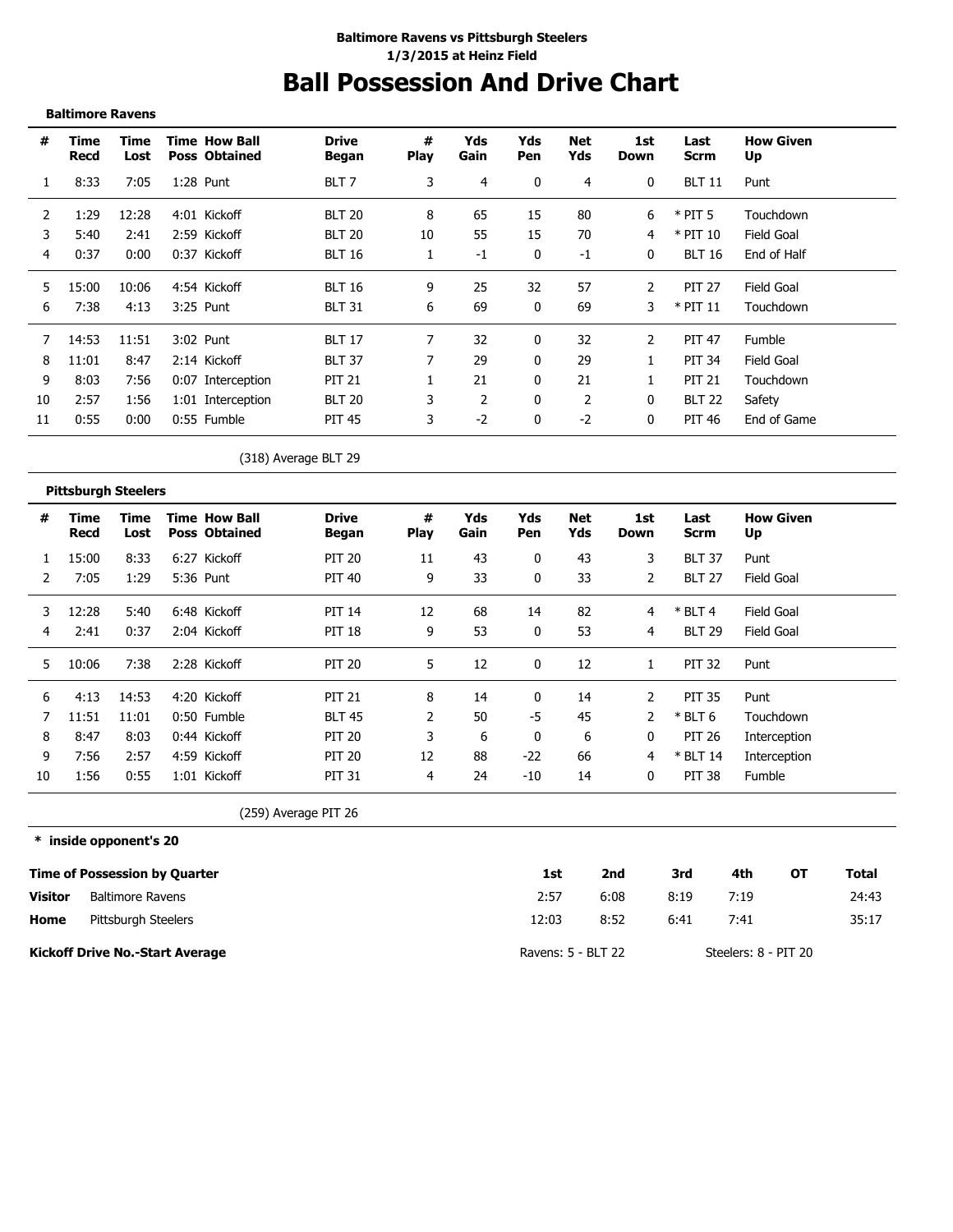# **Final Defensive Statistics**

| <b>Baltimore Ravens</b> |            |                |                |              | <b>Regular Defensive Plays</b> |              |   |              |           |              |           |            | <b>Special Teams</b> |           |           |           |            | <b>Misc</b> |             |             |
|-------------------------|------------|----------------|----------------|--------------|--------------------------------|--------------|---|--------------|-----------|--------------|-----------|------------|----------------------|-----------|-----------|-----------|------------|-------------|-------------|-------------|
|                         | <b>TKL</b> | <b>AST</b>     | <b>COMB</b>    | SK           | <b>YDS TFL</b>                 |              | Q | IN           | <b>PD</b> | FF           | <b>FR</b> | <b>TKL</b> | <b>AST</b>           | <b>FF</b> | <b>FR</b> | <b>BL</b> | <b>TKL</b> | <b>AST</b>  | <b>FF</b>   | <b>FR</b>   |
| D.Smith                 | 9          | ı              | 10             | 0            | 0                              | 0            |   | $\Omega$     | 0         |              | 0         | 0          | 0                    | 0         | 0         | 0         | 0          | 0           | 0           | $\mathbf 0$ |
| C.Mosley                |            | 4              | 9              | 0            | 0                              | 0            | 0 | 0            | 0         | 0            | 0         | 0          | 0                    | 0         | 0         | 0         | 0          | 0           | 0           | 0           |
| L.Webb                  |            | 1              | 8              | 0            | 0                              | 0            | 0 | 0            | 0         | 0            | 0         | 0          | 0                    | 0         | 0         | 0         | 0          | 0           | 0           | 0           |
| R.Melvin                | 6          | 1              | 7              | 0            | 0                              | 0            | 0 | 0            | 0         | 0            | 0         | 0          | 0                    | 0         | 0         | 0         | 0          | 0           | 0           | 0           |
| <b>B.Williams</b>       | 4          | $\overline{2}$ | 6              | $\mathbf{1}$ | 9                              | 1            | 1 | 0            | 0         | $\mathbf 0$  | 0         | 0          | 0                    | 0         | 0         | 0         | 0          | 0           | 0           | $\mathbf 0$ |
| T.Suggs                 |            | 4              | 6              | 0            | 0                              |              | n | 1            | 1         | 0            | 0         | 0          | 0                    | 0         | 0         | 0         | 0          | 0           | 0           | 0           |
| E.Dumervil              | 3          | 0              | 3              | 2            | 18                             | 2            | 2 | 0            | 0         | 0            | 0         | 0          | 0                    | 0         | 0         | 0         | 0          | 0           | 0           | 0           |
| J.Miles                 | 2          | 1              | 3              | 0            | 0                              | 0            | 0 | 0            | 0         | 0            | 0         | 0          | 0                    | 0         | 0         | 0         | 0          | 0           | 0           | 0           |
| W.Hill                  | 2          | $\mathbf{0}$   | $\overline{2}$ | $\mathbf{0}$ | 0                              | $\mathbf{0}$ | 0 | $\mathbf{0}$ | 1         | $\mathbf{0}$ | 0         | 0          | 0                    | 0         | 0         | 0         | 0          | 0           | 0           | 0           |
| C.Canty                 | 2          | 0              | 2              | 0            | 0                              |              | 0 | 0            | 0         | 0            | 0         | 0          | 0                    | 0         | 0         | 0         | 0          | 0           | 0           | 0           |
| H.Ngata                 |            | 1              | $\overline{2}$ | 1            | 3                              |              |   | 0            | 1         | 0            | 0         | 0          | 0                    | 0         | 0         | 0         | 0          | 0           | 0           | 0           |
| C.Upshaw                |            | 1              | 2              | 1            | 7                              | 1            |   | 0            | 0         | 0            | 0         | 0          | 0                    | 0         | 0         | 0         | 0          | 0           | 0           | 0           |
| P.McPhee                | $\Omega$   | $\overline{2}$ | $\overline{2}$ | 0            | 0                              | 0            | 1 | 0            | 0         | 0            | 0         | 0          | 0                    | 0         | 0         | 0         | 0          | 0           | 0           | 0           |
| D.Stewart               |            | 0              |                | 0            | 0                              | 0            | 0 | 1            | 2         | 0            | 1         | 0          | 0                    | 0         | 0         | 0         | 0          | 0           | 0           | 0           |
| A.Cason                 |            | 0              |                | 0            | 0                              | 0            | 0 | 0            | 0         | 0            | 0         | 0          | 0                    | 0         | 0         | 0         | 0          | 0           | 0           | 0           |
| M.Elam                  |            | 0              | 1              | 0            | 0                              | 0            | 0 | 0            | 0         | 0            | 0         | 0          | 0                    | 0         | 0         | 0         | 0          | 0           | 0           | 0           |
| A.Levine                | 1          | $\mathbf{0}$   | 1              | 0            | 0                              | 0            | 0 | 0            | 0         | 0            | 0         | 0          | 0                    | 0         | 0         | 0         | 0          | 0           | $\mathbf 0$ | $\pmb{0}$   |
| L.Guy                   | 0          | 1              | 1              | 0            | 0                              | 0            | 0 | 0            | 0         | 0            | 0         | 0          | 0                    | 0         | 0         | 0         | 0          | 0           | 0           | 0           |
| M.Brown                 | 0          | 0              | 0              | 0            | 0                              | 0            | 0 | 0            | 0         | 0            | 0         | 1          | 1                    | 0         | 0         | 0         | 0          | 0           | 0           | 0           |
| Z.Orr                   | 0          | 0              | 0              | 0            | 0                              | 0            | 0 | 0            | 0         | 0            | 0         | 1          | 0                    | 0         | 0         | 0         | 0          | 0           | 0           | 0           |
| K.Aiken                 | 0          | $\mathbf{0}$   | $\mathbf{0}$   | $\mathbf{0}$ | 0                              | 0            | 0 | 0            | 0         | 0            | 0         | 1          | 0                    | 0         | 0         | 0         | 0          | 0           | 0           | 0           |
| K.Juszczyk              |            | 0              | 0              | 0            | 0                              | 0            | 0 | 0            | 0         | 0            | 0         | 0          | 2                    | 0         | 0         | 0         | 0          | 0           | 0           | 0           |
| J.Zuttah                |            | 0              | 0              | 0            | 0                              | 0            | 0 | 0            | 0         | 0            | 0         | 0          | 0                    | 0         | 0         | 0         |            | 0           | 0           | 1           |
| Total                   | 48         | 19             | 67             | 5            | 37                             | 7            | 6 | 2            | 5         | 2            | 1         | 3          | 3                    | 0         | 0         | 0         | 1          | 0           | 0           | 1           |

**TKL = Tackle AST = Assist COMB = Combined QH=QB Hit IN = Interception PD = Pass Defense FF = Forced Fumble FR = Fumble Recovery**

| <b>Pittsburgh Steelers</b> |               |              |                |           | <b>Regular Defensive Plays</b> |        |             |    |              |           |              |              | <b>Special Teams</b> |              |              |              |            | <b>Misc</b>  |              |             |
|----------------------------|---------------|--------------|----------------|-----------|--------------------------------|--------|-------------|----|--------------|-----------|--------------|--------------|----------------------|--------------|--------------|--------------|------------|--------------|--------------|-------------|
|                            | <b>TKL</b>    | <b>AST</b>   | <b>COMB</b>    | <b>SK</b> | <b>YDS</b>                     | TFL OH |             | IN | <b>PD</b>    | <b>FF</b> | <b>FR</b>    | <b>TKL</b>   | <b>AST</b>           | FF           | <b>FR</b>    | <b>BL</b>    | <b>TKL</b> | <b>AST</b>   | <b>FF</b>    | <b>FR</b>   |
| T.Polamalu                 | 5             | 3            | 8              | 0         | 0                              | U      |             | 0  | 0            | 0         | 0            | 0            | 0                    | 0            | 0            | 0            | 0          | 0            | 0            | $\mathbf 0$ |
| L.Timmons                  |               | 4            | 7              | 0         | 0                              | 2      | 0           | 0  | 0            | 0         | 0            | 0            | 0                    | 0            | 0            | 0            | 0          | 0            | 0            | 0           |
| <b>B.McCain</b>            |               |              | 6              | 0         | 0                              | 0      | 0           | 0  | 0            | 0         | 0            | 0            | 0                    | 0            | 0            | 0            | 0          | 0            | 0            | 0           |
| M.Mitchell                 | 2             | 3            | 5              | 0         | 0                              | 0      | 0           | 0  | 0            | 0         | 0            | 0            | 0                    | 0            | 0            | 0            | 0          | 0            | 0            | 0           |
| R.Shazier                  | 3             | $\mathbf{0}$ | 3              | 0         | $\mathbf{0}$                   | 0      | 0           | 0  | 0            | 0         | 0            | 0            | $\mathbf{1}$         | 0            | 0            | $\mathbf{0}$ | 0          | $\mathbf{0}$ | 0            | $\mathbf 0$ |
| J.Worilds                  | 2             |              | 3              | 0         | 0                              |        | 0           | 0  | 0            | 0         | 0            | 0            | 0                    | 0            | 0            | 0            | 0          | 0            | 0            | 0           |
| C.Heyward                  |               | $\Omega$     | 2              | 0         | 0                              | 0      | 2           | 0  | 0            | 0         | 0            | 0            | 0                    | 0            | 0            | 0            | 0          | 0            | 0            | 0           |
| W.Gay                      | 2             | 0            | 2              | 0         | 0                              | 0      | 0           | 0  | 1            | 0         | 0            | 0            | 0                    | 0            | 0            | 0            | 0          | 0            | 0            | 0           |
| S.Tuitt                    | $\mathcal{P}$ | $\mathbf{0}$ | $\overline{2}$ | 0         | $\mathbf{0}$                   | 0      | 0           | 0  | 0            | 0         | $\mathbf{1}$ | 0            | 0                    | 0            | $\mathbf{0}$ | 0            | 0          | 0            | 0            | $\pmb{0}$   |
| S.Spence                   |               |              | 2              | 1         | 13                             | 0      |             | 0  | 0            |           | 0            | 0            | 0                    | 0            | 0            | 0            | 0          | 0            | n            | 0           |
| V.Williams                 |               | 1            | 2              | 0         | 0                              |        | 0           | 0  | 0            | 0         | 0            | 0            | 0                    | 0            | 0            | 0            | 0          | 0            | 0            | 0           |
| J.Harrison                 | 0             | 2            | 2              | 0         | 0                              | 0      | 0           | 0  | 0            | 0         | 0            | 0            | 0                    | 0            | 0            | 0            | 0          | 0            | 0            | 0           |
| C.Thomas                   | 0             | 1            | 1              | 0         | $\mathbf{0}$                   | 0      | 0           | 0  | $\mathbf{0}$ | 0         | 0            | $\mathbf{0}$ | 0                    | $\mathbf{0}$ | 0            | $\mathbf{0}$ | 0          | $\mathbf{0}$ | $\mathbf{0}$ | $\mathbf 0$ |
| S.McLendon                 | 0             |              |                | 0         | 0                              | 0      | 0           | 0  | 0            | 0         | 0            | 0            | 0                    | 0            | 0            | 0            | 0          | 0            | n            | 0           |
| <b>D.McCullers</b>         | n             |              |                | 0         | 0                              | 0      | 0           | 0  | 0            | 0         | 0            | 0            | 0                    | 0            | 0            | 0            | 0          | 0            | 0            | 0           |
| A.Moats                    | 0             | 1            | 1              | 0         | 0                              | 0      | 0           | 0  | 0            | 0         | 0            | 0            | 0                    | 0            | 0            | 0            | 0          | 0            | 0            | 0           |
| S. Thomas                  | $\mathbf{0}$  | $\mathbf{0}$ | 0              | 0         | 0                              | 0      | $\mathbf 0$ | 0  | 0            | 0         | 0            | 2            | 0                    | 0            | $\mathbf{0}$ | 1            | 0          | 0            | 0            | $\mathbf 0$ |
| R.Ventrone                 | 0             | 0            | 0              | 0         | 0                              | 0      | 0           | 0  | 0            | 0         | 0            | 2            | 0                    | 0            | 0            | 0            | 0          | 0            | 0            | 0           |
| D.Heyward-Bey              | 0             | 0            | 0              | 0         | 0                              | 0      | 0           | 0  | 0            | 0         | 0            | 0            | 1                    | 0            | 0            | 0            | 0          | 0            | 0            | 0           |
| <b>B.Tate</b>              | 0             | 0            | 0              | 0         | 0                              | 0      | 0           | 0  | 0            | 0         | 0            | 0            | 0                    | 0            | 0            | 0            | 1          | 0            | 0            | 0           |
| M.Wheaton                  | 0             | $\mathbf{0}$ | 0              | 0         | 0                              | 0      | 0           | 0  | 0            | 0         | 0            | 0            | 0                    | 0            | 0            | 0            | 1          | 0            | 0            | 0           |
| A.Brown                    | 0             | 0            | 0              | 0         | 0                              | 0      | 0           | 0  | 0            | 0         | 0            | 0            | 0                    | 0            | 0            | 0            | 0          | 0            | 0            | 1           |
| <b>Total</b>               | 28            | 20           | 48             | 1         | 13                             | 4      |             | ŋ  | ٦            | 1         | 1            | 4            | 2                    | 0            | 0            | 1            | 2          | 0            | Ω            | п           |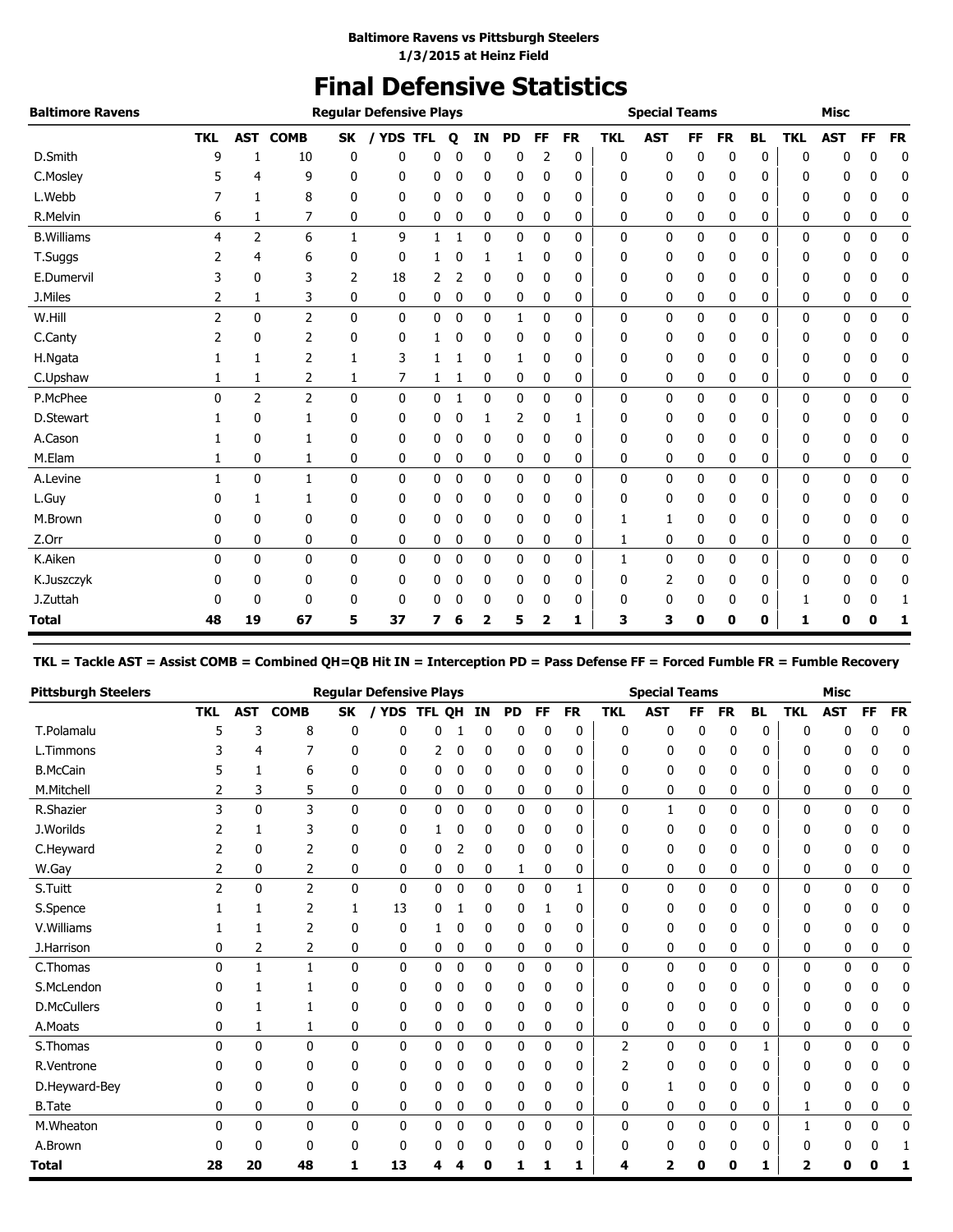#### **Baltimore Ravens vs Pittsburgh Steelers**

**1/3/2015 at Heinz Field**

# **First Half Summary**

|                                                                      |                                                              |     | PERIOD SCORES           |                 |                                                       |            |    |                  |                           |    |                         |    |                       | TIME OF POSSESSION |            |                            |            |                    |      |                     |                |               |           |
|----------------------------------------------------------------------|--------------------------------------------------------------|-----|-------------------------|-----------------|-------------------------------------------------------|------------|----|------------------|---------------------------|----|-------------------------|----|-----------------------|--------------------|------------|----------------------------|------------|--------------------|------|---------------------|----------------|---------------|-----------|
| Ravens                                                               |                                                              |     |                         | $0\;10=10$      |                                                       |            |    |                  | Ravens                    |    |                         |    |                       | 9:05               |            |                            |            |                    |      |                     |                |               |           |
| <b>Steelers</b>                                                      |                                                              |     | $3\; 6 = 9$             |                 |                                                       |            |    |                  | <b>Steelers</b>           |    |                         |    |                       | 20:55              |            |                            |            |                    |      |                     |                |               |           |
|                                                                      |                                                              |     |                         |                 |                                                       |            |    |                  | <b>Scoring Plays</b>      |    |                         |    |                       |                    |            |                            |            |                    |      |                     |                |               |           |
| Qtr<br>Team                                                          |                                                              |     |                         |                 | Time Play Description (Extra Point) (Drive Info)      |            |    |                  |                           |    |                         |    |                       |                    |            |                            |            |                    |      |                     | <b>Visitor</b> |               | Home      |
| Steelers<br>1                                                        |                                                              |     |                         |                 | 1:29 S.Suisham 45 yd. Field Goal (9-33, 5:36)         |            |    |                  |                           |    |                         |    |                       |                    |            |                            |            |                    |      |                     | 0              |               | 3         |
| Ravens                                                               | 2                                                            |     |                         |                 | 12:28 B.Pierce 5 yd. run (J.Tucker kick) (8-80, 4:01) |            |    |                  |                           |    |                         |    |                       |                    |            |                            |            |                    |      |                     | 7<br>7         |               | 3         |
| Steelers                                                             | 2                                                            |     |                         |                 | 5:40 S.Suisham 22 yd. Field Goal (12-82, 6:48)        |            |    |                  |                           |    |                         |    |                       |                    |            |                            |            |                    |      |                     |                |               | 6         |
| Ravens                                                               | 2                                                            |     |                         |                 | 2:41 J.Tucker 28 yd. Field Goal (10-70, 2:59)         |            |    |                  |                           |    |                         |    |                       |                    |            |                            |            |                    |      |                     | 10<br>10       |               | 6<br>9    |
| Steelers                                                             | 2                                                            |     |                         |                 | 0:37 S.Suisham 47 yd. Field Goal (9-53, 2:04)         |            |    |                  |                           |    |                         |    |                       |                    |            |                            |            |                    |      |                     |                |               |           |
|                                                                      |                                                              |     |                         |                 |                                                       |            |    |                  |                           |    |                         |    |                       |                    |            | <b>Baltimore Ravens</b>    |            |                    |      | Pittsburgh Steelers |                |               |           |
| <b>TOTAL FIRST DOWNS</b>                                             |                                                              |     |                         |                 |                                                       |            |    |                  |                           |    |                         |    |                       |                    |            |                            | 10         |                    |      |                     |                |               | 13        |
| First Downs Rushing-Passing-by Penalty                               |                                                              |     |                         |                 |                                                       |            |    |                  |                           |    |                         |    |                       |                    |            | $4 - 4 - 2$                |            |                    |      |                     |                | $2 - 9 - 2$   |           |
| THIRD DOWN EFFICIENCY                                                |                                                              |     |                         |                 |                                                       |            |    |                  |                           |    |                         |    |                       |                    |            | $1 - 3 - 33%$              |            |                    |      |                     |                | 4-9-44%       |           |
| TOTAL NET YARDS                                                      |                                                              |     |                         |                 |                                                       |            |    |                  |                           |    |                         |    |                       |                    |            | 123                        |            |                    |      |                     |                |               | 193       |
| <b>Total Offensive Plays</b>                                         |                                                              |     |                         |                 |                                                       |            |    |                  |                           |    |                         |    |                       |                    |            | 21                         |            |                    |      |                     |                |               | 38        |
| NET YARDS RUSHING                                                    |                                                              |     |                         |                 |                                                       |            |    |                  |                           |    |                         |    |                       |                    |            |                            | 49         |                    |      |                     |                |               | 28        |
| NET YARDS PASSING                                                    |                                                              |     |                         |                 |                                                       |            |    |                  |                           |    |                         |    |                       |                    |            | 74                         |            |                    |      |                     |                |               | 165       |
| Gross Yards Passing                                                  |                                                              |     |                         |                 |                                                       |            |    |                  |                           |    |                         |    |                       |                    |            | 74                         |            |                    |      |                     |                |               | 183       |
| Times thrown-yards lost attempting to pass                           |                                                              |     |                         |                 |                                                       |            |    |                  |                           |    |                         |    |                       |                    |            | $0 - 0$                    |            |                    |      |                     |                |               | $3 - 18$  |
| Pass Attempts-Completions-Had Intercepted                            |                                                              |     |                         |                 |                                                       |            |    |                  |                           |    |                         |    |                       |                    |            | $11 - 5 - 0$               |            |                    |      |                     |                | $24 - 18 - 0$ |           |
| <b>Punts-Number and Average</b><br><b>Penalties-Number and Yards</b> |                                                              |     |                         |                 |                                                       |            |    |                  |                           |    |                         |    |                       |                    |            | 1 - 49<br>$2 - 14$         |            |                    |      |                     |                | $1 - 30$      |           |
|                                                                      |                                                              |     |                         |                 |                                                       |            |    |                  |                           |    |                         |    |                       |                    |            | $0 - 0$                    |            |                    |      |                     |                | $2 - 30$      | $1 - 0$   |
|                                                                      | <b>Fumbles-Number and Lost</b><br><b>Red Zone Efficiency</b> |     |                         |                 |                                                       |            |    |                  |                           |    |                         |    |                       | 1-2-50%            |            |                            |            |                    |      | $0 - 1 - 0%$        |                |               |           |
| <b>Average Drive Start</b>                                           |                                                              |     |                         |                 |                                                       |            |    |                  |                           |    |                         |    |                       |                    |            | <b>BLT 16</b>              |            |                    |      |                     |                | <b>PIT 23</b> |           |
|                                                                      |                                                              |     |                         |                 |                                                       |            |    |                  |                           |    |                         |    |                       |                    |            |                            |            |                    |      |                     |                |               |           |
|                                                                      |                                                              |     | <b>Baltimore Ravens</b> |                 |                                                       |            |    |                  |                           |    |                         |    |                       |                    |            | <b>Pittsburgh Steelers</b> |            |                    |      |                     |                |               |           |
| <b>RUSHING</b>                                                       |                                                              |     |                         | <b>ATT</b>      | <b>YDS</b>                                            | <b>AVG</b> |    | LG               | TD                        |    | <b>RUSHING</b>          |    |                       |                    |            |                            | ATT        | <b>YDS</b>         |      | <b>AVG</b>          |                | LG            | TD        |
| J.Forsett                                                            |                                                              |     |                         | 6               | 41                                                    | 6.8        |    | 14               | 0                         |    | <b>B.Tate</b>           |    |                       |                    |            |                            | 4          |                    | 17   | 4.3                 |                | 8             | 0         |
| <b>B.Pierce</b>                                                      |                                                              |     |                         | 1               | 5                                                     | 5.0        |    | 5                | 1                         |    | J.Harris                |    |                       |                    |            |                            | 5          |                    | 6    | 1.2                 |                | 5             | 0         |
| J.Flacco                                                             |                                                              |     |                         | 3               | 3                                                     | 1.0        |    | 9                | 0                         |    | M.Bryant                |    |                       |                    |            |                            | 1          |                    | 6    | 6.0                 |                | 6             | 0         |
|                                                                      |                                                              |     |                         |                 |                                                       |            |    |                  |                           |    | D.Archer                |    |                       |                    |            |                            | 1          |                    | -1   | $-1.0$              |                | -1            | 0         |
| Total                                                                |                                                              |     |                         | 10              | 49                                                    | 4.9        |    | 14               | 1                         |    | Total                   |    |                       |                    |            |                            | 11         |                    | 28   | 2.5                 |                | 8             | 0         |
| <b>PASSING</b>                                                       | <b>ATT</b>                                                   |     | <b>CMP</b>              |                 | YDS SK/YD TD LG IN                                    |            |    |                  | RT                        |    | <b>PASSING</b>          |    |                       |                    | ATT        | <b>CMP</b>                 |            | YDS SK/YD TD LG IN |      |                     |                |               | <b>RT</b> |
| J.Flacco                                                             | 11                                                           |     | 5                       | 74              | 0/0                                                   | 0          | 23 | $\boldsymbol{0}$ | 68.0                      |    | <b>B.Roethlisberger</b> |    |                       |                    | 24         | 18                         | 183        |                    | 3/18 | $\boldsymbol{0}$    | 30             | $\mathbf{0}$  | 96.4      |
| Total                                                                | $11\,$                                                       |     | 5                       | 74              | 0/0                                                   | 0          | 23 | 0                | 68.0                      |    | Total                   |    |                       |                    | 24         | 18                         | 183        |                    | 3/18 | 0                   | 30             | 0             | 96.4      |
| <b>PASS RECEIVING</b>                                                |                                                              |     | <b>TAR</b>              | <b>REC</b>      | <b>YDS</b>                                            | <b>AVG</b> |    | LG               | TD                        |    |                         |    | <b>PASS RECEIVING</b> |                    |            | <b>TAR</b>                 | <b>REC</b> | <b>YDS</b>         |      | <b>AVG</b>          |                | LG            | TD        |
| O.Daniels                                                            |                                                              |     | 3                       | 3               | 47                                                    | 15.7       |    | 19               | 0                         |    | M.Bryant                |    |                       |                    |            | 5                          | 4          |                    | 55   | 13.8                |                | 22            | 0         |
| S.Smith                                                              |                                                              |     | 3                       | 1               | 23                                                    | 23.0       |    | 23               | 0                         |    | A.Brown                 |    |                       |                    |            | 7                          | 4          |                    | 39   | 9.8                 |                | 18            | 0         |
| K.Aiken                                                              |                                                              |     | 1                       | 1               | 4                                                     | 4.0        |    | 4                | 0                         |    | H.Miller                |    |                       |                    |            | 4                          | 3          |                    | 45   | 15.0                |                | 30            | 0         |
| M.Brown                                                              |                                                              |     | 1                       | 0               | 0                                                     | 0.0        |    | 0                | 0                         |    | M.Wheaton               |    |                       |                    |            | 3                          | 2          |                    | 22   | 11.0                |                | 11            | 0         |
| J.Forsett                                                            |                                                              |     | 1                       | 0               | 0                                                     | 0.0        |    | 0                | 0                         |    | <b>B.Tate</b>           |    |                       |                    |            | 2                          | 2          |                    | 9    | 4.5                 |                | 5             | 0         |
| K.Juszczyk                                                           |                                                              |     | 1                       | 0               | 0                                                     | 0.0        |    | 0                | 0                         |    | D.Archer                |    |                       |                    |            | 1                          | 1          |                    | 7    | 7.0                 |                | 7             | 0         |
| T.Smith                                                              |                                                              |     | 1                       | 0               | 0                                                     | 0.0        |    | 0                | 0                         |    | D.Heyward-Bey           |    |                       |                    |            | 1                          | 1          |                    | 6    | 6.0                 |                | 6             | 0         |
|                                                                      |                                                              |     |                         |                 |                                                       |            |    |                  |                           |    | J.Harris                |    |                       |                    |            | 1                          | 1          |                    | 0    | 0.0                 |                | 0             | 0         |
| Total                                                                |                                                              |     | 11                      | 5               | 74                                                    | 14.8       |    | 23               | 0                         |    | Total                   |    |                       |                    |            | 24                         | 18         | 183                |      | 10.2                |                | 30            | 0         |
| <b>Baltimore Ravens</b>                                              |                                                              |     |                         |                 | <b>Regular Defensive Plays</b>                        |            |    |                  |                           |    |                         |    |                       |                    |            | <b>Special Teams</b>       |            |                    |      | <b>Misc</b>         |                |               |           |
|                                                                      |                                                              | TKL |                         | <b>AST COMB</b> |                                                       |            |    | SK / YDS TFL     | Q                         | ΙN | <b>PD</b>               | FF | <b>FR</b>             | TKL                | <b>AST</b> | FF                         | FR         | BL                 | TKL  | <b>AST</b>          |                | FF            | FR        |
| L.Webb                                                               |                                                              | 5   | 1                       |                 | 6                                                     | 0          | 0  | 0                | 0                         | 0  | 0                       | 0  | 0                     | 0                  |            | 0<br>0                     | 0          | 0                  | 0    |                     | 0              | 0             | 0         |
| D.Smith                                                              |                                                              | 5   | 0                       |                 | 5                                                     | 0          | 0  | 0                | 0                         | 0  | 0                       | 1  | 0                     | 0                  |            | 0<br>0                     | 0          | 0                  | 0    |                     | 0              | 0             | 0         |
| R.Melvin                                                             |                                                              | 4   | 1                       |                 | 5                                                     | 0          | 0  | 0                | 0                         | 0  | 0                       | 0  | 0                     | 0                  |            | 0<br>0                     | 0          | 0                  | 0    |                     | 0              | 0             | 0         |
| C.Mosley                                                             |                                                              | 2   | 3                       |                 | 5                                                     | 0          | 0  |                  | $\pmb{0}$<br>$\mathbf{0}$ | 0  | 0                       | 0  | 0                     | 0                  |            | 0<br>0                     | 0          | 0                  |      | 0                   | 0              | 0             | 0         |

**Total 16 5 21 0 0 0 0 0 0 1 0 0 0 0 0 0 0 0 0 0**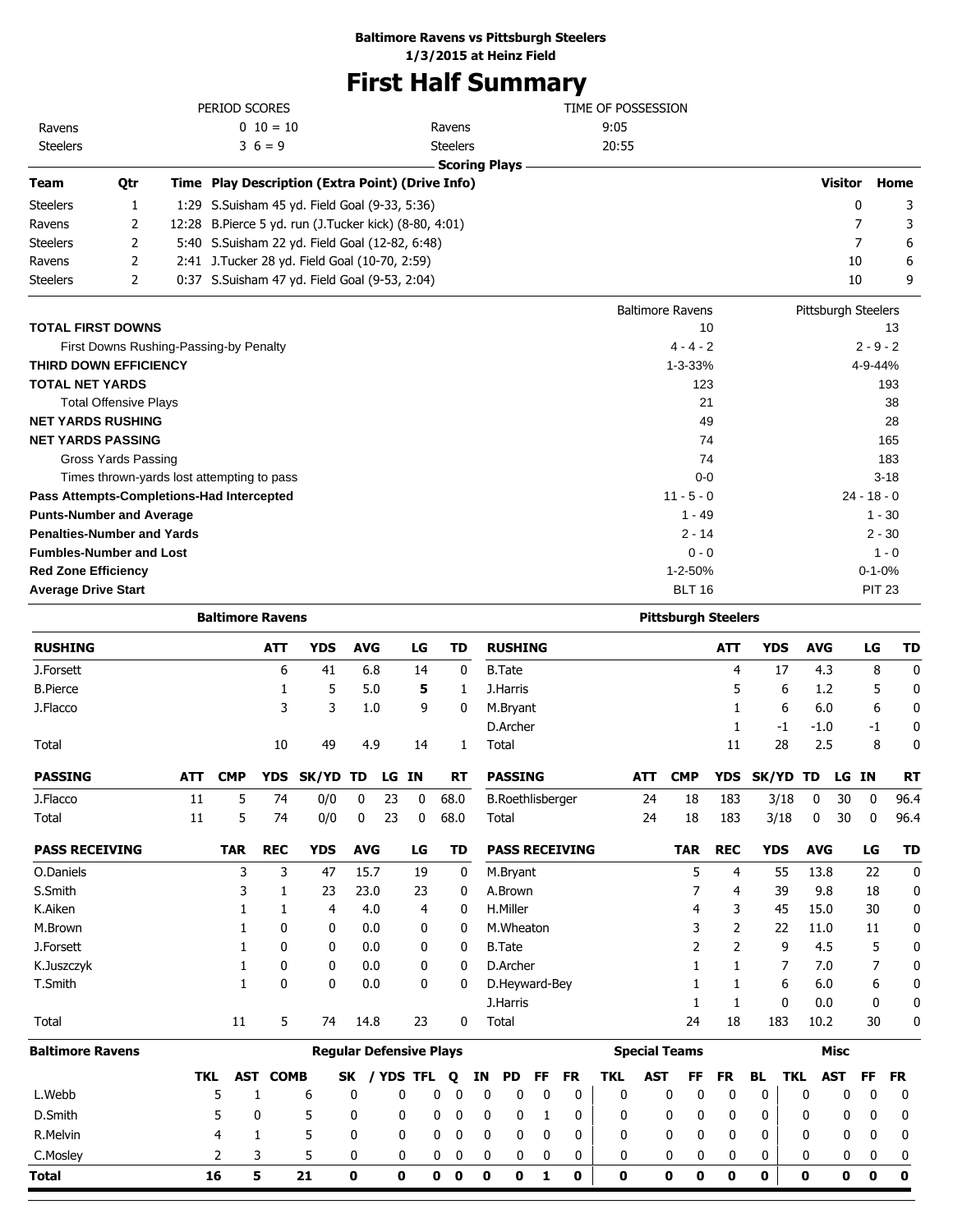# **First Half Summary**

| <b>Pittsburgh Steelers</b> |     |            |             |           | <b>Regular Defensive Plays</b> |   |   |    |     |     |           |     | <b>Special Teams</b> |    |           |    |     | Misc       |     |           |
|----------------------------|-----|------------|-------------|-----------|--------------------------------|---|---|----|-----|-----|-----------|-----|----------------------|----|-----------|----|-----|------------|-----|-----------|
|                            | TKL | <b>AST</b> | <b>COMB</b> | <b>SK</b> | / YDS TFL QH                   |   |   | IN | PD. | FF. | <b>FR</b> | TKL | <b>AST</b>           | FF | <b>FR</b> | BL | TKL | <b>AST</b> | FF. | <b>FR</b> |
| T.Polamalu                 |     |            |             |           |                                |   |   |    |     |     | 0         | 0   |                      |    |           | 0  |     |            |     | 0         |
| M.Mitchell                 |     |            |             |           | Ü                              | υ |   |    |     | 0   | 0         | 0   |                      |    |           | 0  |     |            |     | 0         |
| L.Timmons                  |     |            |             |           |                                |   |   |    |     |     | 0         | 0   |                      |    |           | 0  |     |            |     | 0         |
| W.Gay                      |     |            |             |           |                                |   |   |    |     |     | 0         | 0   | 0                    |    |           | 0  |     |            |     | $\Omega$  |
| <b>Total</b>               |     |            | 10          |           | o                              | o | u | u  |     |     | 0         | 0   | o                    | o  |           |    | o   | o          |     | 0         |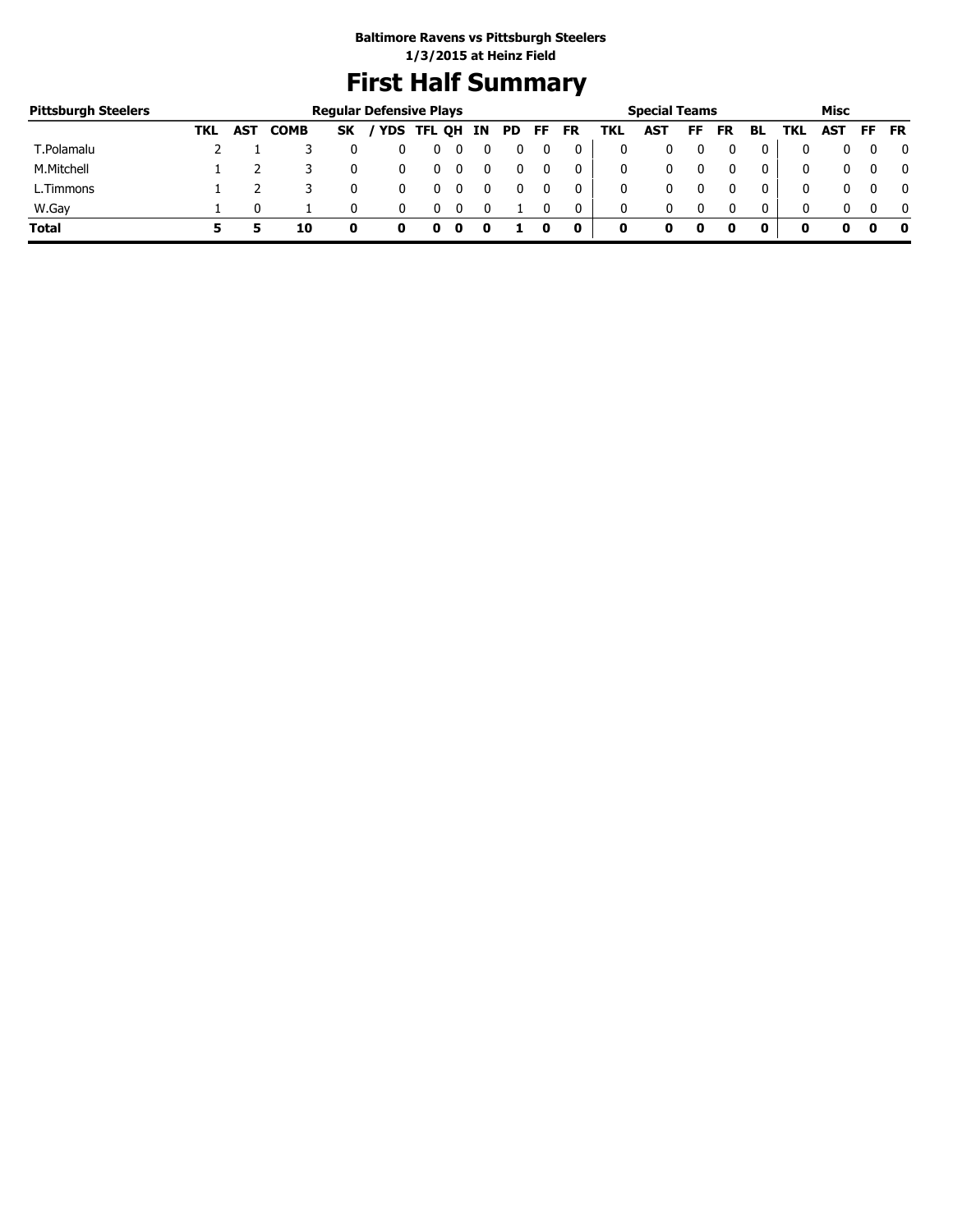# **Play By Play Play Play Play Play By Play First Quarter** 1/3/2015

PIT wins toss, elects to Receive, and BLT elects to defend the South goal.

J.Tucker kicks 65 yards from BLT 35 to end zone, Touchback.

#### **Pittsburgh Steelers at 15:00**

| 1-10-PIT 20                     | (15:00) B. Tate right tackle to PIT 22 for 2 yards (B. Williams).                                                                                                         |                |
|---------------------------------|---------------------------------------------------------------------------------------------------------------------------------------------------------------------------|----------------|
| 2-8-PIT 22                      | (14:21) (No Huddle, Shotgun) B.Roethlisberger pass short right to B.Tate to PIT 26 for 4 yards (L.Webb).                                                                  |                |
| 3-4-PIT 26                      | (13:44) (Shotgun) B.Roethlisberger pass short right to M.Wheaton to PIT 37 for 11 yards (L.Webb; C.Mosley).                                                               | P <sub>1</sub> |
| 1-10-PIT 37                     | (12:58) (Shotgun) B. Tate right guard to PIT 44 for 7 yards (D. Smith).                                                                                                   |                |
| 2-3-PIT 44                      | (12:17) (Shotgun) B.Tate right guard to BLT 48 for 8 yards (D.Smith). FUMBLES (D.Smith), recovered by PIT-A.Brown at BLT 44. A.Brown to<br>BLT 44 for no gain (R.Melvin). | R <sub>2</sub> |
| 1-10-BLT 44                     | (11:31) J. Harris up the middle to BLT 44 for no gain (T. Suggs; C. Mosley).                                                                                              |                |
| 2-10-BLT 44                     | (10:49) (Shotgun) B.Roethlisberger pass incomplete deep left to M.Wheaton. Coverage 38-Melvin.                                                                            |                |
| 3-10-BLT 44                     | (10:42) (Shotgun) B.Roethlisberger pass short right to A.Brown to BLT 34 for 10 yards (J.Miles).                                                                          | P <sub>3</sub> |
| 1-10-BLT 34                     | (10:14) (Shotgun) B. Tate right guard to BLT 34 for no gain (B. Williams).                                                                                                |                |
| 2-10-BLT 34                     | (9:31) (Shotgun) B.Roethlisberger sacked at BLT 37 for -3 yards (H.Ngata).                                                                                                |                |
| 3-13-BLT 37                     | (8:45) (Shotgun) B.Roethlisberger pass incomplete short left to H.Miller. Coverage by 33-Hill.                                                                            |                |
| 4-13-BLT 37                     | (8:38) (Punt formation) B. Wing punts 30 yards to BLT 7, Center-G. Warren, downed by PIT-R. Ventrone.                                                                     |                |
| <b>Baltimore Ravens at 8:33</b> |                                                                                                                                                                           |                |
| 1-10-BLT7                       | (8:33) J. Flacco pass incomplete deep right to T. Smith. Coverage by 25-McCain.                                                                                           |                |
| 2-10-BLT7                       | (8:27) J. Flacco left guard to BLT 2 for -5 yards (J. Worilds).                                                                                                           |                |
| 3-15-BLT 2                      | (7:46) (Shotgun) J.Flacco scrambles left end ran ob at BLT 11 for 9 yards (S.Tuitt).                                                                                      |                |
| 4-6-BLT 11                      | (7:12) (Punt formation) S.Koch punts 49 yards to PIT 40, Center-P.Scales, out of bounds.                                                                                  |                |
| Pittsburgh Steelers at 7:05     |                                                                                                                                                                           |                |
| 1-10-PIT 40                     | (7:05) B. Roethlisberger pass short right to A. Brown pushed ob at PIT 48 for 8 yards (L. Webb).                                                                          |                |
| 2-2-PIT 48                      | (6:27) (Shotgun) J. Harris left guard to BLT 47 for 5 yards (C.Canty).                                                                                                    | R4             |
| 1-10-BLT 47                     | (5:44) (Shotgun) J.Harris left tackle to BLT 49 for -2 yards (C.Canty, P.McPhee).                                                                                         |                |
| 2-12-BLT 49                     | (5:03) (Shotgun) B.Roethlisberger pass short right to M.Bryant pushed ob at BLT 42 for 7 yards (W.Hill).                                                                  |                |
| 3-5-BLT 42                      | (4:23) (Shotgun) B.Roethlisberger pass deep right to M.Bryant to BLT 20 for 22 yards (L.Webb).                                                                            | P <sub>5</sub> |
| 1-10-BLT 20                     | (3:37) (Shotgun) B.Roethlisberger pass short right to J.Harris to BLT 20 for no gain (D.Smith) [P.McPhee].                                                                |                |
| 2-10-BLT 20                     | (2:54) (Shotgun) D.Archer up the middle to BLT 21 for -1 yards (T.Suggs).                                                                                                 |                |
| 3-11-BLT 21                     | (2.14) (Shotgun) B.Roethlisberger sacked at BLT 27 for -6 yards (E.Dumervil).                                                                                             |                |
| 4-17-BLT 27                     | (1:34) (Field Goal formation) S.Suisham 45 yard field goal is GOOD, Center-G.Warren, Holder-B.Wing.                                                                       |                |
|                                 | BLT 0 PIT 3, 9 plays, 33 yards, 5:36 drive, 13:31 elapsed                                                                                                                 |                |
|                                 | S. Suisham kicks 66 yards from PIT 35 to BLT -1. J. Jones to BLT 20 for 21 yards (R. Ventrone).                                                                           |                |

#### **Baltimore Ravens at 1:29, (1st play from scrimmage 1:24)**

| $1-10-BLT20$            | $(1:24)$ J. Flacco pass incomplete deep middle to J. Jones $(B.McCain)$ .                                          |             |   |   |                    |   |        |                     |                |  |
|-------------------------|--------------------------------------------------------------------------------------------------------------------|-------------|---|---|--------------------|---|--------|---------------------|----------------|--|
|                         | PENALTY on PIT-M.Mitchell, Unnecessary Roughness, 15 yards, enforced at BLT 20 - No Play. Pressure by 92-Harrison. |             |   |   |                    |   |        |                     | X1             |  |
| 1-10-BLT 35             | $(1:16)$ J. Flacco pass deep right to O. Daniels to PIT 47 for 18 yards (B. McCain; L. Timmons).                   |             |   |   |                    |   |        |                     | P <sub>2</sub> |  |
| 1-10-PIT 47             | (:37) J.Forsett left tackle to PIT 38 for 9 yards (M.Mitchell).                                                    |             |   |   |                    |   |        |                     |                |  |
| <b>END OF OUARTER</b>   |                                                                                                                    | <b>Time</b> |   |   | <b>First Downs</b> |   |        | <b>Efficiencies</b> |                |  |
|                         | <b>Score</b>                                                                                                       | <b>Poss</b> | R | P |                    | т | 3 Down | 4 Down              |                |  |
| <b>Baltimore Ravens</b> | 0                                                                                                                  | 2:57        | 0 |   |                    |   | 0/1    | 0/0                 |                |  |

| Pittsburgh Steelers | 3 12:03 2 3 0 5 3/5 |  |  | 0/0 |
|---------------------|---------------------|--|--|-----|
|                     |                     |  |  |     |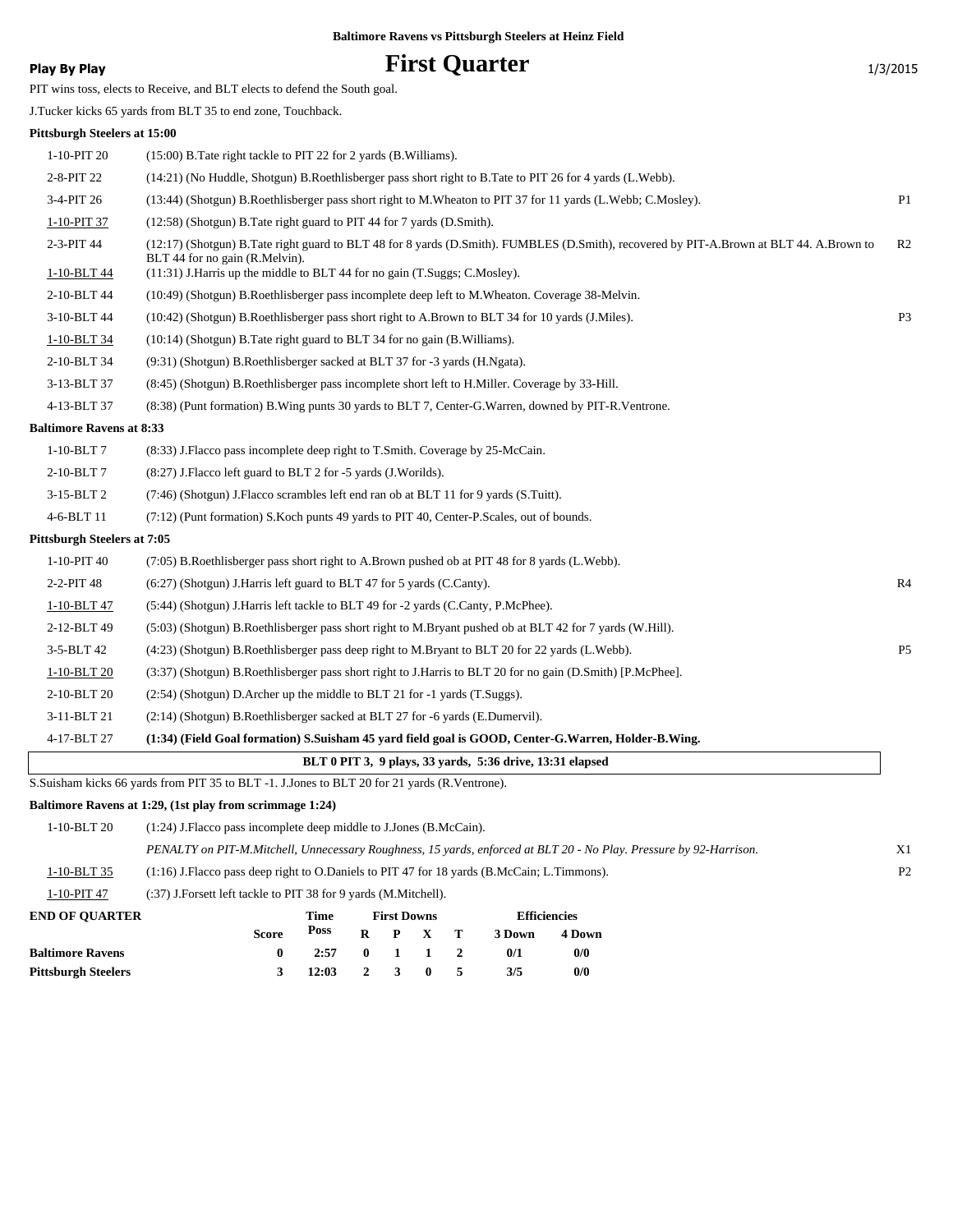| Play By Play                | <b>Second Quarter</b>                                                                                           | 1/3/2015        |
|-----------------------------|-----------------------------------------------------------------------------------------------------------------|-----------------|
| Baltimore Ravens continued. |                                                                                                                 |                 |
| 2-1-PIT 38                  | (15:00) J.Forsett left tackle to PIT 36 for 2 yards (C.Thomas; S.McLendon).                                     | R <sub>3</sub>  |
| 1-10-PIT 36                 | (14:27) J.Flacco pass short middle to O.Daniels to PIT 26 for 10 yards (S.Spence; L.Timmons).                   | P4              |
| 1-10-PIT 26                 | (13:51) J. Forsett left guard to PIT 19 for 7 yards (L. Timmons).                                               |                 |
| 2-3-PIT 19                  | (13:16) J.Forsett right tackle to PIT 5 for 14 yards (M.Mitchell; T.Polamalu).                                  | R <sub>5</sub>  |
| 1-5-PIT 5                   | (12:36) J.Flacco pass incomplete short left to K.Juszczyk. Coverage by 43-Polamalu, Pressure by 97-Heyward.     |                 |
| 2-5-PIT 5                   | (12:32) B.Pierce right guard for 5 yards, TOUCHDOWN.                                                            | R <sub>6</sub>  |
|                             | J.Tucker extra point is GOOD, Center-P.Scales, Holder-S.Koch.                                                   |                 |
|                             | BLT 7 PIT 3, 8 plays, 80 yards, 1 penalty, 4:01 drive, 2:32 elapsed                                             |                 |
|                             | J.Tucker kicks 70 yards from BLT 35 to PIT -5. M.Wheaton to PIT 14 for 19 yards (M.Brown; K.Juszczyk).          |                 |
|                             | Pittsburgh Steelers at 12:28, (1st play from scrimmage 12:23)                                                   |                 |
| 1-10-PIT 14                 | (12:23) B.Roethlisberger pass deep left to A.Brown to PIT 32 for 18 yards (R.Melvin).                           | P <sub>6</sub>  |
| 1-10-PIT 32                 | (11:40) B. Roethlisberger pass incomplete short right to A. Brown. Coverage by 21-Webb.                         |                 |
|                             | Timeout #1 by PIT at 11:35.                                                                                     |                 |
| 2-10-PIT 32                 | (11:35) J. Harris left guard to PIT 32 for no gain (C. Mosley; T. Suggs).                                       |                 |
| 3-10-PIT 32                 | (10:51) (Shotgun) B.Roethlisberger pass deep right to H.Miller to BLT 38 for 30 yards (D.Smith).                | P7              |
| 1-10-BLT 38                 | (9:59) M.Bryant left end to BLT 32 for 6 yards (R.Melvin).                                                      |                 |
| 2-4-BLT 32                  | (9.18) (Shotgun) J.Harris left tackle to BLT 29 for 3 yards (D.Stewart, P.McPhee).                              |                 |
| 3-1-BLT 29                  | (8:16) B.Roethlisberger pass incomplete deep right to A.Brown (D.Stewart).                                      |                 |
| 4-1-BLT 29                  | (8:09) (Field Goal formation) PENALTY on BLT, Defensive 12 On-field, 5 yards, enforced at BLT 29 - No Play.     | X8              |
| 1-10-BLT 24                 | (8:09) (Shotgun) B.Roethlisberger pass short middle to B.Tate to BLT 19 for 5 yards (C.Mosley).                 |                 |
|                             | PENALTY on BLT-R.Melvin, Unnecessary Roughness, 9 yards, enforced at BLT 19.                                    | X9              |
| 1-10-BLT 10                 | (7:50) (Shotgun) B.Roethlisberger sacked at BLT 19 for -9 yards (B.Williams).                                   |                 |
| 2-19-BLT 19                 | (7:08) (Shotgun) B.Roethlisberger pass short left to A.Brown to BLT 16 for 3 yards (T.Suggs).                   |                 |
| 3-16-BLT 16                 | (6:26) (Shotgun) B.Roethlisberger pass short right to M.Bryant to BLT 4 for 12 yards (L.Webb).                  |                 |
| 4-4-BLT 4                   | (5:44) (Field Goal formation) S.Suisham 22 yard field goal is GOOD, Center-G.Warren, Holder-B.Wing.             |                 |
|                             | BLT 7 PIT 6, 12 plays, 82 yards, 2 penalties, 6:48 drive, 9:20 elapsed                                          |                 |
|                             | S.Suisham kicks 72 yards from PIT 35 to BLT -7. J.Jones to BLT 20 for 27 yards (D.Heyward-Bey; R.Shazier).      |                 |
|                             | Baltimore Ravens at 5:40, (1st play from scrimmage 5:35)                                                        |                 |
| 1-10-BLT 20                 | (5:35) J. Flacco pass deep left to S. Smith to BLT 43 for 23 yards [C. Heyward].                                | P7              |
| <u>1-10-BLT 43</u>          | (5:09) J.Flacco pass short left to K.Aiken pushed ob at BLT 47 for 4 yards (W.Gay).                             |                 |
| 2-6-BLT 47                  | (4:46) J.Forsett right tackle to PIT 45 for 8 yards (T.Polamalu).                                               | R8              |
|                             | PENALTY on PIT-J.Worilds, Unnecessary Roughness, 15 yards, enforced at PIT 45.                                  | X9              |
| 1-10-PIT 30                 | (4:26) J. Flacco pass incomplete deep left to S. Smith. Coverage by 22-Gay.                                     |                 |
| 2-10-PIT 30                 | (4:20) J.Flacco pass incomplete short middle to J.Forsett. Pressure by 92-Harrison, Coverage by 94-Timmons.     |                 |
| 3-10-PIT 30                 | (4:16) (Shotgun) J. Flacco pass short left to O. Daniels to PIT 11 for 19 yards (T. Polamalu).                  | P10             |
| 1-10-PIT 11                 | (3:34) J. Forsett up the middle to PIT 10 for 1 yard (M. Mitchell; J. Harrison).                                |                 |
| 2-9-PIT 10                  | (2:56) J.Flacco pass incomplete short middle to S.Smith [C.Heyward].                                            |                 |
| 3-9-PIT 10                  | (2:52) (Shotgun) J. Flacco pass incomplete short left to M. Brown (W. Gay). Pressure by 92-Harrison.            |                 |
| 4-9-PIT 10                  | (2:46) (Field Goal formation) J.Tucker 28 yard field goal is GOOD, Center-P.Scales, Holder-S.Koch.              |                 |
|                             | BLT 10 PIT 6, 10 plays, 70 yards, 1 penalty, 2:59 drive, 12:19 elapsed                                          |                 |
|                             | J.Tucker kicks 64 yards from BLT 35 to PIT 1. M.Wheaton to PIT 18 for 17 yards (Z.Orr, K.Juszczyk).             |                 |
|                             | Pittsburgh Steelers at 2:41, (1st play from scrimmage 2:34)                                                     |                 |
| 1-10-PIT 18                 | (2:34) (Shotgun) B.Roethlisberger pass short middle to H.Miller to PIT 29 for 11 yards (D.Smith).               | P <sub>10</sub> |
| 1-10-PIT 29                 | (2:05) (No Huddle, Shotgun) B.Roethlisberger pass deep left to M.Bryant to PIT 43 for 14 yards (A.Cason).       | P <sub>11</sub> |
| Two-Minute Warning          |                                                                                                                 |                 |
| 1-10-PIT 43                 | (1:57) (Shotgun) B.Roethlisberger pass short right to D.Archer to 50 for 7 yards (C.Mosley).                    |                 |
| $2 - 3 - 50$                | (1:30) (No Huddle, Shotgun) B.Roethlisberger pass short left to D.Heyward-Bey to BLT 44 for 6 yards (R.Melvin). | P <sub>12</sub> |
|                             | Timeout #2 by PIT at 01:24.                                                                                     |                 |
| 1-10-BLT 44                 | (1:24) (Shotgun) B.Roethlisberger pass short right to M.Wheaton pushed ob at BLT 33 for 11 yards (L.Webb).      | P <sub>13</sub> |
|                             |                                                                                                                 |                 |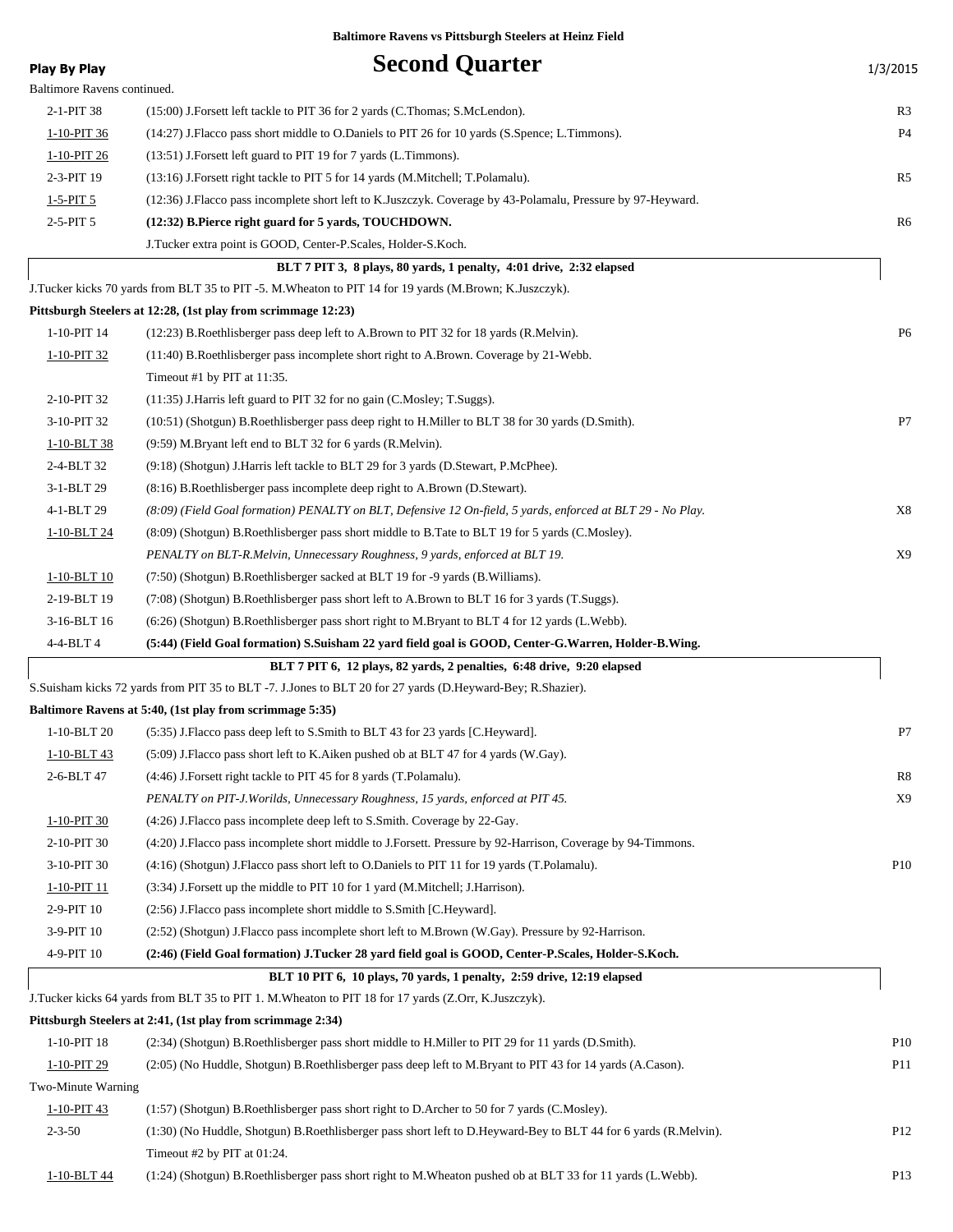| $1-10-BLT33$ | $(1:17)$ (Shotgun) B. Roethlisberger pass incomplete short left to M. Bryant. Coverage 38-Melvin.        |
|--------------|----------------------------------------------------------------------------------------------------------|
| 2-10-BLT 33  | $(1:11)$ (Shotgun) B. Roethlisberger pass incomplete short left to A. Brown.                             |
|              | Penalty on PIT-M. Wheaton, Illegal Shift, declined.                                                      |
| 3-10-BLT 33  | (1:08) (Shotgun) B.Roethlisberger pass short left to H.Miller to BLT 29 for 4 yards (R.Melvin; J.Miles). |
|              | Timeout #1 by BLT at 00:42.                                                                              |
| 4-6-BLT 29   | (42) (Field Goal formation) S.Suisham 47 vard field goal is GOOD. Center-G.Warren. Holder-B.             |

#### 4-6-BLT 29 **(:42) (Field Goal formation) S.Suisham 47 yard field goal is GOOD, Center-G.Warren, Holder-B.Wing.**

#### **BLT 10 PIT 9, 9 plays, 53 yards, 2:04 drive, 14:23 elapsed**

S.Suisham kicks 73 yards from PIT 35 to BLT -8. J.Jones to BLT 16 for 24 yards (S.Thomas).

#### **Baltimore Ravens at 0:37, (1st play from scrimmage 0:32)**

1-10-BLT 16 (:32) J.Flacco kneels to BLT 15 for -1 yards.

| <b>END OF OUARTER</b>      |       | Time |  | <b>First Downs</b> | <b>Efficiencies</b> |        |  |  |
|----------------------------|-------|------|--|--------------------|---------------------|--------|--|--|
|                            | Score | Poss |  | $R$ $P$ $X$ $T$    | 3 Down              | 4 Down |  |  |
| <b>Baltimore Ravens</b>    | 10    | 6:08 |  | 4 3 1 8            | 1/2                 | 0/0    |  |  |
| <b>Pittsburgh Steelers</b> |       | 8:52 |  | $0 \t 6 \t 2 \t 8$ | 1/4                 | 0/0    |  |  |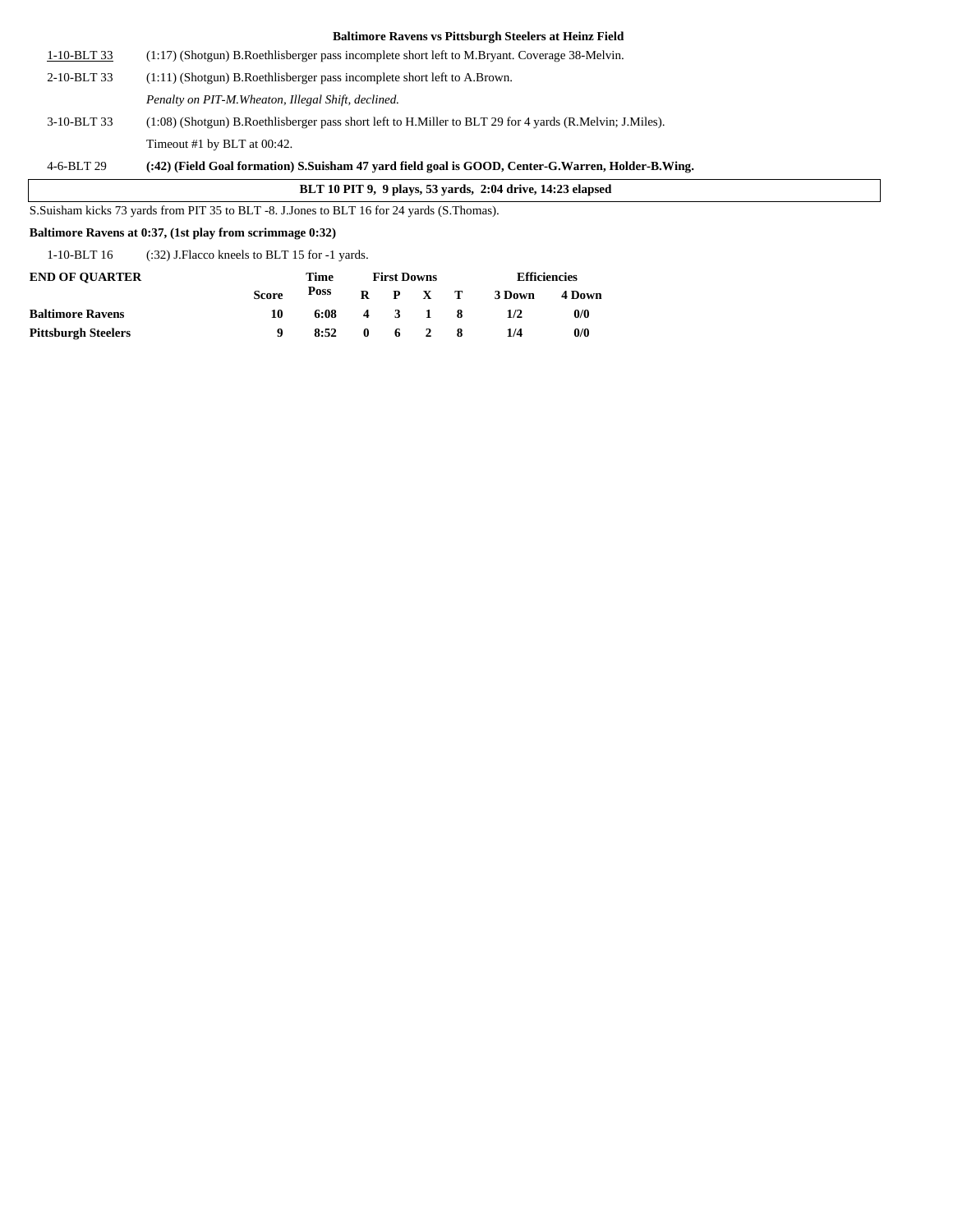| <b>Play By Play</b>             |                                                                                                                                                                                                                                                                                    |              |                                      |                    |                       |        | <b>Third Quarter</b>                                                 |                     |                                                                                                                                             | 1/3/2015        |
|---------------------------------|------------------------------------------------------------------------------------------------------------------------------------------------------------------------------------------------------------------------------------------------------------------------------------|--------------|--------------------------------------|--------------------|-----------------------|--------|----------------------------------------------------------------------|---------------------|---------------------------------------------------------------------------------------------------------------------------------------------|-----------------|
|                                 | BLT elects to Receive, and PIT elects to defend the South goal.                                                                                                                                                                                                                    |              |                                      |                    |                       |        |                                                                      |                     |                                                                                                                                             |                 |
|                                 | S. Suisham kicks 72 yards from PIT 35 to BLT -7. J. Jones to BLT 16 for 23 yards (R. Ventrone).                                                                                                                                                                                    |              |                                      |                    |                       |        |                                                                      |                     |                                                                                                                                             |                 |
|                                 | Baltimore Ravens at 15:00, (1st play from scrimmage 14:55)                                                                                                                                                                                                                         |              |                                      |                    |                       |        |                                                                      |                     |                                                                                                                                             |                 |
| 1-10-BLT 16                     | (14:55) J. Flacco pass incomplete short middle to O. Daniels. Coverage by 93-Worilds.                                                                                                                                                                                              |              |                                      |                    |                       |        |                                                                      |                     |                                                                                                                                             |                 |
| 2-10-BLT 16                     | (14:52) J.Forsett right tackle to BLT 12 for -4 yards (T.Polamalu; L.Timmons).                                                                                                                                                                                                     |              |                                      |                    |                       |        |                                                                      |                     |                                                                                                                                             |                 |
| 3-14-BLT 12                     | (14:07) J.Flacco pass short right to T.Smith to BLT 29 for 17 yards (M.Mitchell).                                                                                                                                                                                                  |              |                                      |                    |                       |        |                                                                      |                     |                                                                                                                                             | P11             |
| 1-10-BLT 29                     | (13:35) J.Flacco pass short left to K.Juszczyk to BLT 36 for 7 yards (T.Polamalu).                                                                                                                                                                                                 |              |                                      |                    |                       |        |                                                                      |                     |                                                                                                                                             |                 |
| 2-3-BLT 36                      | (13:12) J.Forsett right guard to BLT 37 for 1 yard (D.McCullers; J.Harrison).                                                                                                                                                                                                      |              |                                      |                    |                       |        |                                                                      |                     |                                                                                                                                             |                 |
| 3-2-BLT 37                      | (12:31) (Shotgun) J. Flacco pass incomplete deep right to T. Smith (A. Blake).                                                                                                                                                                                                     |              |                                      |                    |                       |        |                                                                      |                     |                                                                                                                                             |                 |
| 1-10-PIT 31<br>2-23-PIT 44      | Penalty on PIT-W.Allen, Defensive Holding, declined.<br>PENALTY on PIT-A.Blake, Defensive Pass Interference, 32 yards, enforced at BLT 37 - No Play.<br>PIT 44 for no gain (L.Timmons).<br>(11:40) (Shotgun) J.Flacco pass short left to J.Jones to PIT 41 for 3 yards (B.McCain). |              |                                      |                    |                       |        |                                                                      |                     | (12:26) J.Flacco sacked at PIT 44 for -13 yards (S.Spence). FUMBLES (S.Spence) [S.Spence], recovered by BLT-J.Zuttah at PIT 44. J.Zuttah to | X12             |
| 3-20-PIT 41                     | (10:53) (Shotgun) J. Flacco pass short middle to S. Smith to PIT 27 for 14 yards (B. McCain, L. Timmons).                                                                                                                                                                          |              |                                      |                    |                       |        |                                                                      |                     |                                                                                                                                             |                 |
| 4-6-PIT 27                      | (10:11) (Field Goal formation) J.Tucker 45 yard field goal is GOOD, Center-P.Scales, Holder-S.Koch.                                                                                                                                                                                |              |                                      |                    |                       |        |                                                                      |                     |                                                                                                                                             |                 |
|                                 |                                                                                                                                                                                                                                                                                    |              |                                      |                    |                       |        | BLT 13 PIT 9, 9 plays, 57 yards, 1 penalty, 4:54 drive, 4:54 elapsed |                     |                                                                                                                                             |                 |
|                                 | J.Tucker kicks 65 yards from BLT 35 to end zone, Touchback.                                                                                                                                                                                                                        |              |                                      |                    |                       |        |                                                                      |                     |                                                                                                                                             |                 |
| Pittsburgh Steelers at 10:06    |                                                                                                                                                                                                                                                                                    |              |                                      |                    |                       |        |                                                                      |                     |                                                                                                                                             |                 |
| 1-10-PIT 20                     | (10:06) (Shotgun) B.Roethlisberger pass short right to D.Archer to PIT 22 for 2 yards (L.Webb).                                                                                                                                                                                    |              |                                      |                    |                       |        |                                                                      |                     |                                                                                                                                             |                 |
| 2-8-PIT 22                      | (9:30) (Shotgun) J.Harris right guard to PIT 30 for 8 yards (D.Smith).                                                                                                                                                                                                             |              |                                      |                    |                       |        |                                                                      |                     |                                                                                                                                             | R14             |
| 1-10-PIT 30                     | (8.44) (Shotgun) B. Tate right guard to PIT 32 for 2 yards (T. Suggs; H. Ngata).                                                                                                                                                                                                   |              |                                      |                    |                       |        |                                                                      |                     |                                                                                                                                             |                 |
| 2-8-PIT 32                      | (8:00) (Shotgun) B.Roethlisberger pass incomplete deep middle to M.Bryant. Coverage 21-Webb.                                                                                                                                                                                       |              |                                      |                    |                       |        |                                                                      |                     |                                                                                                                                             |                 |
| 3-8-PIT 32                      | (7:51) (Shotgun) B.Roethlisberger pass incomplete deep middle to H.Miller. Coverage 51-Smith.                                                                                                                                                                                      |              |                                      |                    |                       |        |                                                                      |                     |                                                                                                                                             |                 |
| 4-8-PIT 32                      | (7:45) (Punt formation) B. Wing punts 37 yards to BLT 31, Center-G. Warren, fair catch by M. Campanaro.                                                                                                                                                                            |              |                                      |                    |                       |        |                                                                      |                     |                                                                                                                                             |                 |
| <b>Baltimore Ravens at 7:38</b> |                                                                                                                                                                                                                                                                                    |              |                                      |                    |                       |        |                                                                      |                     |                                                                                                                                             |                 |
| 1-10-BLT 31                     | (7:38) J. Flacco pass deep right to S. Smith to PIT 29 for 40 yards (B. McCain).                                                                                                                                                                                                   |              |                                      |                    |                       |        |                                                                      |                     |                                                                                                                                             | P13             |
| $1-10-PIT$ 29                   | (6:59) J.Flacco pass short right to S.Smith to PIT 23 for 6 yards (B.McCain, A.Moats).                                                                                                                                                                                             |              |                                      |                    |                       |        |                                                                      |                     |                                                                                                                                             |                 |
| 2-4-PIT 23                      | $(6:22)$ J. Flacco pass short left to K. Juszczyk to PIT 14 for 9 yards (W. Gay).                                                                                                                                                                                                  |              |                                      |                    |                       |        |                                                                      |                     |                                                                                                                                             | P14             |
| 1-10-PIT 14                     | (5:44) J. Flacco scrambles left end to PIT 9 for 5 yards (C. Heyward).                                                                                                                                                                                                             |              |                                      |                    |                       |        |                                                                      |                     |                                                                                                                                             |                 |
| $2-5-PIT9$                      | (5:04) J. Forsett left tackle to PIT 11 for -2 yards (L. Timmons).                                                                                                                                                                                                                 |              |                                      |                    |                       |        |                                                                      |                     |                                                                                                                                             |                 |
| 3-7-PIT 11                      | (4:21) (Shotgun) J.Flacco pass short left to T.Smith for 11 yards, TOUCHDOWN.                                                                                                                                                                                                      |              |                                      |                    |                       |        |                                                                      |                     |                                                                                                                                             | P <sub>15</sub> |
|                                 | J.Tucker extra point is GOOD, Center-P.Scales, Holder-S.Koch.                                                                                                                                                                                                                      |              |                                      |                    |                       |        |                                                                      |                     |                                                                                                                                             |                 |
|                                 |                                                                                                                                                                                                                                                                                    |              |                                      |                    |                       |        | BLT 20 PIT 9, 6 plays, 69 yards, 3:25 drive, 10:47 elapsed           |                     |                                                                                                                                             |                 |
|                                 | J.Tucker kicks 70 yards from BLT 35 to PIT -5. M.Wheaton to PIT 21 for 26 yards (M.Brown).                                                                                                                                                                                         |              |                                      |                    |                       |        |                                                                      |                     |                                                                                                                                             |                 |
|                                 | Pittsburgh Steelers at 4:13, (1st play from scrimmage 4:08)                                                                                                                                                                                                                        |              |                                      |                    |                       |        |                                                                      |                     |                                                                                                                                             |                 |
| 1-10-PIT 21                     | (4:08) B.Roethlisberger pass short right to M.Wheaton pushed ob at PIT 33 for 12 yards (L.Webb).                                                                                                                                                                                   |              |                                      |                    |                       |        |                                                                      |                     |                                                                                                                                             | P <sub>15</sub> |
| $1-10-PIT$ 33                   | (3:34) (Shotgun) J.Harris right tackle to PIT 36 for 3 yards (B.Williams, C.Mosley).                                                                                                                                                                                               |              |                                      |                    |                       |        |                                                                      |                     |                                                                                                                                             |                 |
| 2-7-PIT 36                      | (2:54) (Shotgun) B.Roethlisberger pass short left to J.Harris to PIT 42 for 6 yards (M.Elam).                                                                                                                                                                                      |              |                                      |                    |                       |        |                                                                      |                     |                                                                                                                                             |                 |
| 3-1-PIT 42                      | (2.24) B.Roethlisberger up the middle to PIT 42 for no gain (C.Upshaw; D.Smith).                                                                                                                                                                                                   |              |                                      |                    |                       |        |                                                                      |                     |                                                                                                                                             |                 |
| 4-1-PIT 42                      | (1:33) M. Adams reported in as eligible. Wi. Johnson up the middle to PIT 45 for 3 yards (L. Guy; B. Williams).                                                                                                                                                                    |              |                                      |                    |                       |        |                                                                      |                     |                                                                                                                                             | R <sub>16</sub> |
| $1-10-PIT$ 45                   | (:49) J. Harris up the middle to PIT 47 for 2 yards (T. Suggs; B. Williams).                                                                                                                                                                                                       |              |                                      |                    |                       |        |                                                                      |                     |                                                                                                                                             |                 |
| 2-8-PIT 47                      | (:13) B.Roethlisberger pass incomplete deep left to A.Brown. Coverage 24-Stewart.                                                                                                                                                                                                  |              |                                      |                    |                       |        |                                                                      |                     |                                                                                                                                             |                 |
| 3-8-PIT 47                      | (:07) (Shotgun) B.Roethlisberger sacked at PIT 35 for -12 yards (E.Dumervil).                                                                                                                                                                                                      |              |                                      |                    |                       |        |                                                                      |                     |                                                                                                                                             |                 |
| <b>END OF QUARTER</b>           |                                                                                                                                                                                                                                                                                    | Time         |                                      | <b>First Downs</b> |                       |        |                                                                      | <b>Efficiencies</b> |                                                                                                                                             |                 |
| <b>Baltimore Ravens</b>         | <b>Score</b>                                                                                                                                                                                                                                                                       | Poss         | $\mathbf R$                          | P                  | X                     | т      | 3 Down                                                               | 4 Down              |                                                                                                                                             |                 |
| <b>Pittsburgh Steelers</b>      | 20<br>9                                                                                                                                                                                                                                                                            | 8:19<br>6:41 | $\boldsymbol{0}$<br>$\boldsymbol{2}$ | 4<br>1             | 1<br>$\boldsymbol{0}$ | 5<br>3 | 2/3<br>0/3                                                           | 0/0<br>1/1          |                                                                                                                                             |                 |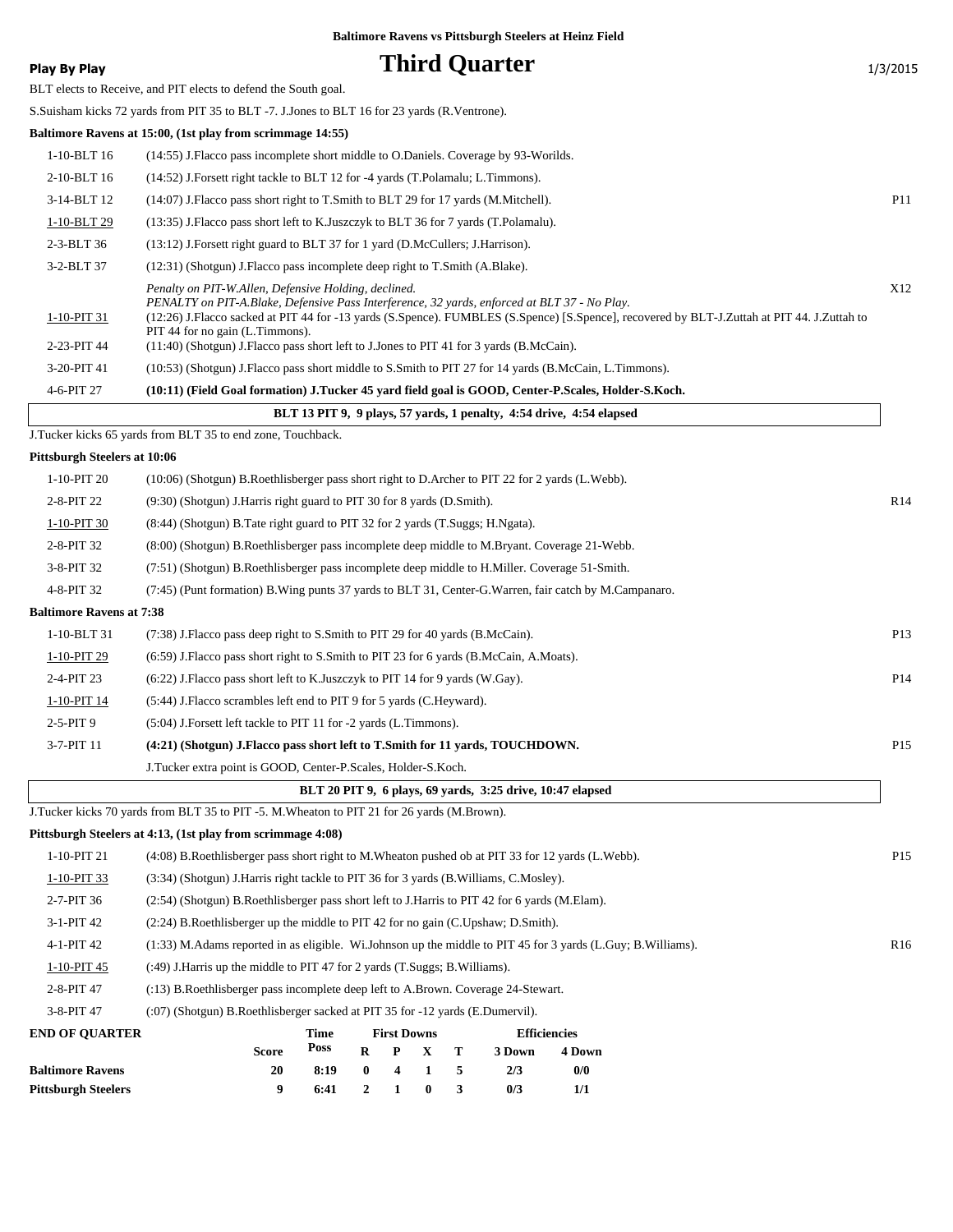| <b>Play By Play</b>                | <b>Fourth Quarter</b>                                                                                                                                                                  | 1/3/2015        |
|------------------------------------|----------------------------------------------------------------------------------------------------------------------------------------------------------------------------------------|-----------------|
| Pittsburgh Steelers continued.     |                                                                                                                                                                                        |                 |
| 4-20-PIT 35                        | (15:00) (Punt formation) B. Wing punts 48 yards to BLT 17, Center-G. Warren, fair catch by J. Jones.                                                                                   |                 |
| <b>Baltimore Ravens at 14:53</b>   |                                                                                                                                                                                        |                 |
| 1-10-BLT 17                        | (14:53) J.Forsett left tackle to BLT 24 for 7 yards (R.Shazier).                                                                                                                       |                 |
| 2-3-BLT 24                         | (14:22) J.Flacco pass short right to S.Smith to BLT 42 for 18 yards (T.Polamalu, M.Mitchell).                                                                                          | P <sub>16</sub> |
| 1-10-BLT 42                        | (13:47) J. Forsett right tackle to BLT 44 for 2 yards (J. Worilds).                                                                                                                    |                 |
|                                    | Timeout #1 by BLT at 13:14.                                                                                                                                                            |                 |
| 2-8-BLT 44                         | (13:13) J. Flacco pass incomplete deep right to T. Smith [T. Polamalu]. Coverage by 25-McCain.                                                                                         |                 |
| 3-8-BLT 44                         | (13:06) (Shotgun) J.Flacco pass short middle to J.Forsett to PIT 49 for 7 yards (V.Williams; T.Polamalu). Official measurement.                                                        |                 |
| 4-1-PIT 49                         | (12:32) J. Flacco up the middle to PIT 47 for 2 yards (S. Tuitt, J. Worilds).                                                                                                          | R <sub>17</sub> |
| 1-10-PIT 47                        | (11:59) J.Forsett left tackle to 50 for -3 yards. FUMBLES, touched at BLT 49, RECOVERED by PIT-S.Tuitt at BLT 45. S.Tuitt to BLT 45 for no                                             |                 |
|                                    | gain (J.Zuttah).                                                                                                                                                                       |                 |
| Pittsburgh Steelers at 11:51       |                                                                                                                                                                                        |                 |
| 1-10-BLT 45                        | (11:51) (Shotgun) B.Roethlisberger pass deep right to A.Brown for 45 yards, TOUCHDOWN.<br>The Replay Official challenged the runner broke the plane ruling, and the play was REVERSED. | P <sub>17</sub> |
|                                    | (Shotgun) B.Roethlisberger pass deep right to A.Brown to BLT 1 for 44 yards (J.Miles).                                                                                                 |                 |
| <u>1-1-BLT 1</u>                   | (11:31) M.Adams reported in as eligible. PENALTY on PIT-D.DeCastro, False Start, 5 yards, enforced at BLT 1 - No Play.                                                                 |                 |
| $1-6-BLT6$                         | (11:05) B.Roethlisberger pass short right to M.Bryant for 6 yards, TOUCHDOWN.                                                                                                          | P18             |
|                                    | (Run formation) TWO-POINT CONVERSION ATTEMPT. B.Roethlisberger pass to A.Brown is incomplete. ATTEMPT FAILS. Intercepted by<br>26-Elam.                                                |                 |
|                                    | BLT 20 PIT 15, 2 plays, 45 yards, 0:50 drive, 3:59 elapsed                                                                                                                             |                 |
|                                    | S. Suisham kicks 65 yards from PIT 35 to BLT 0. J. Jones to BLT 22 for 22 yards (S. Thomas).                                                                                           |                 |
|                                    | PENALTY on PIT-S.Thomas, Unnecessary Roughness, 15 yards, enforced at BLT 22.                                                                                                          |                 |
|                                    | Baltimore Ravens at 11:01, (1st play from scrimmage 10:56)                                                                                                                             |                 |
| 1-10-BLT 37                        | (10:56) J.Flacco pass incomplete short left to T.Smith. Coverage by 22-Gay.                                                                                                            |                 |
| 2-10-BLT 37                        | (10:51) J. Forsett left guard to BLT 34 for -3 yards (V. Williams).                                                                                                                    |                 |
| 3-13-BLT 34                        | (10:10) (Shotgun) J.Flacco pass short middle to O.Daniels to PIT 43 for 23 yards (T.Polamalu).                                                                                         | P18             |
| 1-10-PIT 43                        | (9:41) J.Flacco pass incomplete short right to K.Juszczyk. Coverage by 94-Timmons, Pressure by 43-Polamalu.                                                                            |                 |
| 2-10-PIT 43                        | (9:36) J.Flacco pass short right to M.Brown to PIT 34 for 9 yards (B.McCain).                                                                                                          |                 |
|                                    | Timeout #2 by BLT at $08:59$ .                                                                                                                                                         |                 |
| 3-1-PIT 34                         | (8:59) J.Flacco pass incomplete deep left to T.Smith. Coverage by 22-Gay.                                                                                                              |                 |
| 4-1-PIT 34                         | (8:52) (Field Goal formation) J.Tucker 52 yard field goal is GOOD, Center-P.Scales, Holder-S.Koch.                                                                                     |                 |
|                                    | BLT 23 PIT 15, 7 plays, 29 yards, 2:14 drive, 6:13 elapsed                                                                                                                             |                 |
|                                    | J. Tucker kicks 65 yards from BLT 35 to end zone, Touchback.                                                                                                                           |                 |
| <b>Pittsburgh Steelers at 8:47</b> |                                                                                                                                                                                        |                 |
| 1-10-PIT 20                        | (8:47) (Shotgun) J.Harris left guard to PIT 26 for 6 yards (E.Dumervil).                                                                                                               |                 |
| 2-4-PIT 26                         | (8:14) (Shotgun) B.Roethlisberger pass incomplete short middle to H.Miller. Coverage 33-Hill.                                                                                          |                 |
| 3-4-PIT 26                         | (8:10) (Shotgun) B.Roethlisberger pass short middle intended for B.Tate INTERCEPTED by T.Suggs at PIT 24. T.Suggs to PIT 21 for 3 yards                                                |                 |
|                                    | (B. Tate).<br>The Replay Official challenged the incomplete pass ruling, and the play was Upheld. The ruling on the field was confirmed.                                               |                 |
| <b>Baltimore Ravens at 8:03</b>    |                                                                                                                                                                                        |                 |
| 1-10-PIT 21                        | (8:03) J. Flacco pass short right to C. Gillmore for 21 yards, TOUCHDOWN.                                                                                                              | P <sub>19</sub> |
|                                    | J.Tucker extra point is GOOD, Center-P.Scales, Holder-S.Koch.                                                                                                                          |                 |
|                                    | BLT 30 PIT 15, 1 plays, 21 yards, 0:07 drive, 7:04 elapsed                                                                                                                             |                 |
|                                    | J.Tucker kicks 65 yards from BLT 35 to end zone, Touchback.                                                                                                                            |                 |
| <b>Pittsburgh Steelers at 7:56</b> |                                                                                                                                                                                        |                 |
| 1-10-PIT 20                        | (7:56) (Shotgun) B.Roethlisberger pass short middle to A.Brown pushed ob at PIT 24 for 4 yards (R.Melvin).                                                                             |                 |
|                                    | PENALTY on PIT-A.Brown, Face Mask (15 Yards), 12 yards, enforced at PIT 24.                                                                                                            |                 |
| 1-18-PIT 12                        | (7:22) (Shotgun) B.Roethlisberger pass short middle to H.Miller pushed ob at PIT 18 for 6 yards (R.Melvin). PIT-M.Gilbert was injured during                                           |                 |
| 2-12-PIT 18                        | the play.<br>(7:04) (Shotgun) B.Roethlisberger pass short right to A.Brown to PIT 25 for 7 yards (C.Mosley).                                                                           |                 |
| 3-5-PIT 25                         | (6:44) (No Huddle, Shotgun) B.Roethlisberger pass short middle to M.Wheaton to PIT 40 for 15 yards (A.Levine).                                                                         | P <sub>19</sub> |
|                                    | Penalty on BLT-E.Dumervil, Defensive Offside, declined.                                                                                                                                |                 |

1-10-PIT 40 (6:30) (Shotgun) B.Roethlisberger pass deep middle to A.Brown to BLT 41 for 19 yards (D.Smith). P20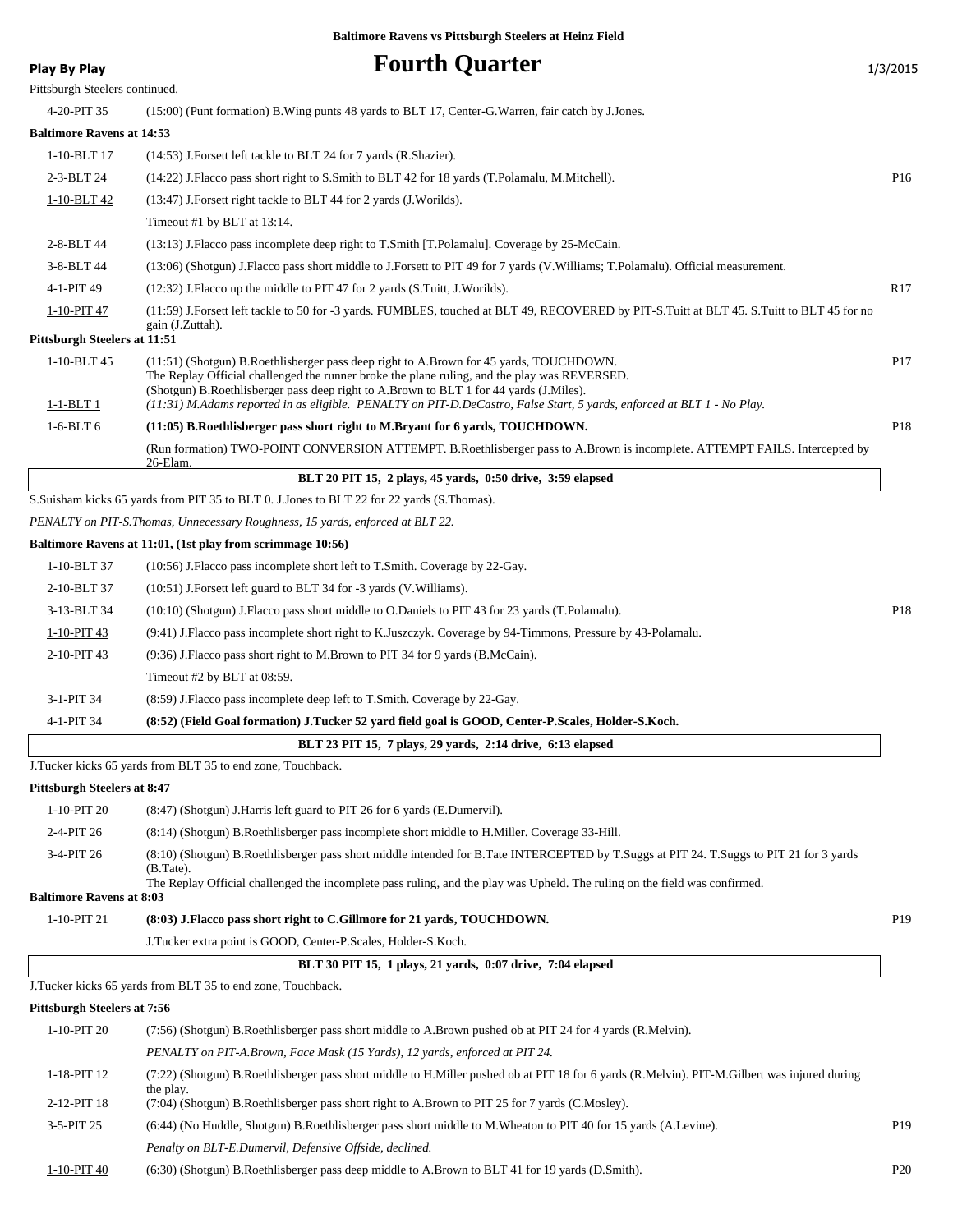|                                 |                                                                                                                      |      |              |                    |          |   |                                      | <b>Baltimore Ravens vs Pittsburgh Steelers at Heinz Field</b> |                                                                                                                                             |                 |
|---------------------------------|----------------------------------------------------------------------------------------------------------------------|------|--------------|--------------------|----------|---|--------------------------------------|---------------------------------------------------------------|---------------------------------------------------------------------------------------------------------------------------------------------|-----------------|
| 1-10-BLT 41                     | (5:56) (No Huddle, Shotgun) B.Roethlisberger scrambles left tackle to BLT 25 for 16 yards (D.Smith).                 |      |              |                    |          |   |                                      |                                                               |                                                                                                                                             | R21             |
| 1-10-BLT 25                     | (5:19) (No Huddle, Shotgun) B.Roethlisberger pass short left to D.Archer to BLT 19 for 6 yards (C.Mosley).           |      |              |                    |          |   |                                      |                                                               |                                                                                                                                             |                 |
| 2-4-BLT 19                      |                                                                                                                      |      |              |                    |          |   |                                      |                                                               | (4:47) (No Huddle, Shotgun) B.Roethlisberger pass short left to D.Archer for 19 yards, TOUCHDOWN NULLIFIED by Penalty.                      |                 |
|                                 | PENALTY on PIT-K.Beachum, Offensive Holding, 10 yards, enforced at BLT 19 - No Play.                                 |      |              |                    |          |   |                                      |                                                               |                                                                                                                                             |                 |
| 2-14-BLT 29                     |                                                                                                                      |      |              |                    |          |   |                                      |                                                               | (4:40) (Shotgun) B.Roethlisberger sacked at BLT 36 for -7 yards (C.Upshaw). PIT-B.Roethlisberger was injured during the play.               |                 |
|                                 | Timeout #1 by PIT at 04:25.                                                                                          |      |              |                    |          |   |                                      |                                                               |                                                                                                                                             |                 |
| 3-21-BLT 36                     | (4:25) (Shotgun) B.Gradkowski pass short middle to H.Miller to BLT 18 for 18 yards (C.Mosley).                       |      |              |                    |          |   |                                      |                                                               |                                                                                                                                             |                 |
| 4-3-BLT 18                      | (3:52) (Shotgun) B.Gradkowski pass short middle to A.Brown to BLT 14 for 4 yards.                                    |      |              |                    |          |   |                                      |                                                               |                                                                                                                                             | P <sub>22</sub> |
| 1-10-BLT 14                     | (3:09) (Shotgun) B.Gradkowski pass incomplete short right to M.Bryant (W.Hill).                                      |      |              |                    |          |   |                                      |                                                               |                                                                                                                                             |                 |
| 2-10-BLT 14                     | (3:04) (Shotgun) B.Roethlisberger pass deep left intended for A.Brown INTERCEPTED by D.Stewart at BLT -7. Touchback. |      |              |                    |          |   |                                      |                                                               |                                                                                                                                             |                 |
| <b>Baltimore Ravens at 2:57</b> |                                                                                                                      |      |              |                    |          |   |                                      |                                                               |                                                                                                                                             |                 |
| 1-10-BLT 20                     | (2:57) J.Forsett right guard to BLT 21 for 1 yard (C.Heyward).                                                       |      |              |                    |          |   |                                      |                                                               |                                                                                                                                             |                 |
| 2-9-BLT 21                      | (2:13) J.Forsett left tackle to BLT 22 for 1 yard (R.Shazier).                                                       |      |              |                    |          |   |                                      |                                                               |                                                                                                                                             |                 |
|                                 | Timeout #2 by PIT at 02:08.                                                                                          |      |              |                    |          |   |                                      |                                                               |                                                                                                                                             |                 |
| 3-8-BLT 22                      | (2:08) J.Forsett right tackle to BLT 22 for no gain (R.Shazier).                                                     |      |              |                    |          |   |                                      |                                                               |                                                                                                                                             |                 |
| Two-Minute Warning              |                                                                                                                      |      |              |                    |          |   |                                      |                                                               |                                                                                                                                             |                 |
| 4-8-BLT 22                      |                                                                                                                      |      |              |                    |          |   |                                      |                                                               | (2:00) (Punt formation) S.Koch punt is BLOCKED by S.Thomas, Center-P.Scales, ball out of bounds in End Zone, SAFETY.                        |                 |
|                                 |                                                                                                                      |      |              |                    |          |   | BLT 30 PIT 17, Safety, 13:04 elapsed |                                                               |                                                                                                                                             |                 |
|                                 | S. Koch kicks 65 yards from BLT 20 to PIT 15. A. Brown pushed ob at PIT 31 for 16 yards (K. Aiken).                  |      |              |                    |          |   |                                      |                                                               |                                                                                                                                             |                 |
|                                 | Pittsburgh Steelers at 1:56, (1st play from scrimmage 1:49)                                                          |      |              |                    |          |   |                                      |                                                               |                                                                                                                                             |                 |
| 1-10-PIT 31                     | (1:49) (Shotgun) B.Roethlisberger pass incomplete deep left to M.Bryant.                                             |      |              |                    |          |   |                                      |                                                               |                                                                                                                                             |                 |
|                                 | PENALTY on PIT-M.Bryant, Offensive Pass Interference, 10 yards, enforced at PIT 31 - No Play.                        |      |              |                    |          |   |                                      |                                                               |                                                                                                                                             |                 |
| 1-20-PIT 21                     | $(1:43)$ (Shotgun) B.Roethlisberger pass deep left to M.Wheaton to PIT 38 for 17 yards (W.Hill).                     |      |              |                    |          |   |                                      |                                                               |                                                                                                                                             |                 |
| 2-3-PIT 38                      | (1:14) (No Huddle, Shotgun) B.Roethlisberger pass incomplete short right to D.Archer. Coverage 51-Smith.             |      |              |                    |          |   |                                      |                                                               |                                                                                                                                             |                 |
| 3-3-PIT 38                      |                                                                                                                      |      |              |                    |          |   |                                      |                                                               | (1:09) (No Huddle, Shotgun) B.Roethlisberger pass incomplete short middle to M.Bryant (H.Ngata). Ball deflected near the line of scrimmage. |                 |
| 4-3-PIT 38                      |                                                                                                                      |      |              |                    |          |   |                                      |                                                               | (1:06) (No Huddle, Shotgun) B.Roethlisberger pass short middle to H.Miller to PIT 45 for 7 yards (D.Smith). FUMBLES (D.Smith),              |                 |
| <b>Baltimore Ravens at 0:55</b> | RECOVERED by BLT-D.Stewart at PIT 45. D.Stewart to PIT 45 for no gain (M.Wheaton).                                   |      |              |                    |          |   |                                      |                                                               |                                                                                                                                             |                 |
| 1-10-PIT 45                     | $(.55)$ J. Flacco kneels to PIT 46 for $-1$ yards.                                                                   |      |              |                    |          |   |                                      |                                                               |                                                                                                                                             |                 |
|                                 | Timeout #3 by PIT at 00:48.                                                                                          |      |              |                    |          |   |                                      |                                                               |                                                                                                                                             |                 |
| 2-11-PIT 46                     | (:48) J. Flacco kneels to PIT 46 for no gain.                                                                        |      |              |                    |          |   |                                      |                                                               |                                                                                                                                             |                 |
| 3-11-PIT 46                     | (:33) J. Flacco kneels to PIT 47 for -1 yards.                                                                       |      |              |                    |          |   |                                      |                                                               |                                                                                                                                             |                 |
| <b>END OF QUARTER</b>           |                                                                                                                      | Time |              | <b>First Downs</b> |          |   |                                      | <b>Efficiencies</b>                                           |                                                                                                                                             |                 |
|                                 | Score                                                                                                                | Poss | $\bf{R}$     | P                  | X        | т | 3 Down                               | 4 Down                                                        |                                                                                                                                             |                 |
| <b>Baltimore Ravens</b>         | 30                                                                                                                   | 7:19 | $\mathbf{1}$ | 3                  | $\bf{0}$ | 4 | 1/5                                  | 1/1                                                           |                                                                                                                                             |                 |
| <b>Pittsburgh Steelers</b>      | 17                                                                                                                   | 7:41 | $\mathbf{1}$ | 5                  | $\bf{0}$ | 6 | 1/4                                  | 1/2                                                           |                                                                                                                                             |                 |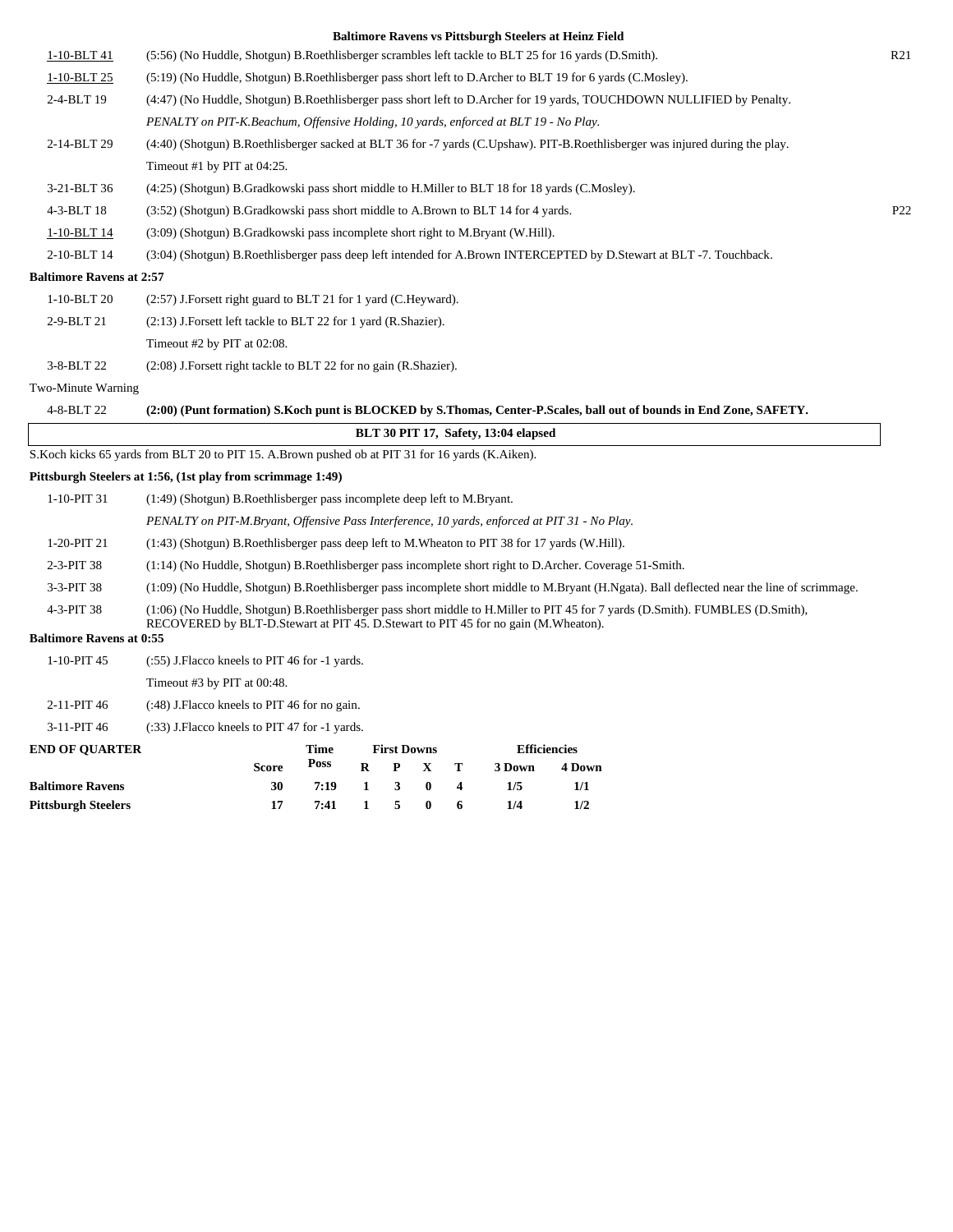# **Miscellaneous Statistics Report**

**Baltimore Ravens vs Pittsburgh Steelers 1/3/2015 at Heinz Field**

### **Ten Longest Plays for Baltimore Ravens**

| Yards | 0tr | <b>Play Start</b> | <b>Play Description</b>                                                                                                                             |
|-------|-----|-------------------|-----------------------------------------------------------------------------------------------------------------------------------------------------|
| 40    |     | 3 1-10-BLT 31     | (7:38) J. Flacco pass deep right to S. Smith to PIT 29 for 40 yards (B. McCain).                                                                    |
| 23    |     | 1-10-BLT 20       | (5:35) J. Flacco pass deep left to S. Smith to BLT 43 for 23 yards [C. Heyward].                                                                    |
| 23    |     | 2-6-BLT 47        | (4:46) J.Forsett right tackle to PIT 45 for 8 yards (T.Polamalu).<br>PENALTY on PIT-J.Worilds, Unnecessary Roughness, 15 yards, enforced at PIT 45. |
| 23    |     | 4 3-13-BLT 34     | (10:10) (Shotgun) J. Flacco pass short middle to O. Daniels to PIT 43 for 23 yards (T. Polamalu).                                                   |
| 21    |     | 4 1-10-PIT 21     | (8:03) J. Flacco pass short right to C. Gillmore for 21 yards, TOUCHDOWN.                                                                           |
| 19    |     | 2 3-10-PIT 30     | (4:16) (Shotgun) J. Flacco pass short left to O. Daniels to PIT 11 for 19 yards (T. Polamalu).                                                      |
| 18    |     | 1-10-BLT 35       | (1:16) J. Flacco pass deep right to O. Daniels to PIT 47 for 18 yards (B. McCain; L. Timmons).                                                      |
| 18    |     | 4 2-3-BLT 24      | (14:22) J. Flacco pass short right to S. Smith to BLT 42 for 18 yards (T. Polamalu, M. Mitchell).                                                   |
| 17    |     | 3 3-14-BLT 12     | (14:07) J. Flacco pass short right to T. Smith to BLT 29 for 17 yards (M. Mitchell).                                                                |
| 14    |     | 2 2-3-PIT 19      | (13:16) J. Forsett right tackle to PIT 5 for 14 yards (M. Mitchell; T. Polamalu).                                                                   |

### **Ten Longest Plays for Pittsburgh Steelers**

| Yards | <b>Otr</b> | <b>Play Start</b> | <b>Play Description</b>                                                                                        |
|-------|------------|-------------------|----------------------------------------------------------------------------------------------------------------|
| 44    |            | 4 1-10-BLT 45     | (11:51) (Shotgun) B. Roethlisberger pass deep right to A. Brown for 45 yards, TOUCHDOWN.                       |
| 30    |            | 2 3-10-PIT 32     | (10:51) (Shotgun) B.Roethlisberger pass deep right to H.Miller to BLT 38 for 30 yards (D.Smith).               |
| 22    | 1.         | 3-5-BLT 42        | (4:23) (Shotgun) B.Roethlisberger pass deep right to M.Bryant to BLT 20 for 22 yards (L.Webb).                 |
| 19    |            | 4 1-10-PIT 40     | (6:30) (Shotgun) B.Roethlisberger pass deep middle to A.Brown to BLT 41 for 19 yards (D.Smith).                |
| 18    |            | 2 1-10-PIT 14     | (12:23) B. Roethlisberger pass deep left to A. Brown to PIT 32 for 18 yards (R. Melvin).                       |
| 18    |            | 4 3-21-BLT 36     | (4:25) (Shotgun) B.Gradkowski pass short middle to H.Miller to BLT 18 for 18 yards (C.Mosley).                 |
| 17    |            | 4 1-20-PIT 21     | (1:43) (Shotgun) B.Roethlisberger pass deep left to M.Wheaton to PIT 38 for 17 yards (W.Hill).                 |
| 16    |            | 4 1-10-BLT 41     | (5:56) (No Huddle, Shotgun) B.Roethlisberger scrambles left tackle to BLT 25 for 16 yards (D.Smith).           |
| 15    |            | 4 3-5-PIT 25      | (6:44) (No Huddle, Shotgun) B.Roethlisberger pass short middle to M.Wheaton to PIT 40 for 15 yards (A.Levine). |
| 14    |            | 1-10-BLT 24       | (8:09) (Shotqun) B.Roethlisberger pass short middle to B.Tate to BLT 19 for 5 yards (C.Mosley).                |

|                | <b>Touchdown Scoring Information</b> | Offense |              | <b>Defense</b> Special Teams |
|----------------|--------------------------------------|---------|--------------|------------------------------|
| <b>VISITOR</b> | Baltimore Ravens                     |         |              |                              |
| <b>HOME</b>    | Pittsburgh Steelers                  |         | $\mathbf{u}$ |                              |
|                | <b>Plaver Scoring Information</b>    |         |              |                              |

|            | Club Player     |   | TD Rush<br>TD | TD |   | Rec KO TD Punt Int TD<br>TD |             | Fum Misc<br>TD | TD           | FG | <b>XP</b>   | 2Pt<br>Rush | Rec | 2Pt Sfty | Points |
|------------|-----------------|---|---------------|----|---|-----------------------------|-------------|----------------|--------------|----|-------------|-------------|-----|----------|--------|
| BLT        | J.Tucker        | 0 | 0             |    | 0 | 0                           | $\mathbf 0$ | 0              | 0            |    | 3           |             | 0   | 0        | 12     |
| <b>BLT</b> | <b>B.Pierce</b> | 0 |               |    | 0 | 0                           | 0           | 0              | 0            | 0  | $\mathbf 0$ | 0           | 0   | 0        | 6      |
| <b>BLT</b> | T.Smith         | 0 | 0             |    | 0 | 0                           | 0           | $\Omega$       | 0            | 0  | 0           | 0           | 0   | 0        | 6      |
| <b>BLT</b> | C.Gillmore      | 0 | 0             |    | 0 | 0                           | 0           | 0              | $\mathbf{0}$ | 0  | 0           | 0           | 0   | 0        | 6      |
| PIT        | S.Suisham       | 0 | 0             |    | 0 | 0                           | 0           | 0              | 0            |    | 0           |             | 0   | 0        | 9      |
| PIT        | M.Bryant        | 0 | 0             |    | 0 | 0                           | 0           | 0              | 0            | 0  | 0           |             | 0   | 0        | 6      |
| PIT        | S.Thomas        | 0 | 0             |    | 0 | 0                           | 0           | 0              | 0            | 0  | 0           |             |     |          | 2      |

| <b>Possession Detail</b>    | <b>First Half</b> |      | <b>Second Half</b> |       | Game           |       |  |  |
|-----------------------------|-------------------|------|--------------------|-------|----------------|-------|--|--|
|                             | <b>Visitor</b>    | Home | Visitor            | Home  | <b>Visitor</b> | Home  |  |  |
| Largest Lead                | 4                 |      | 15                 | 0     | 15             |       |  |  |
| Drives Leading              |                   | 0    |                    | 0     |                |       |  |  |
| Time of Possession Leading  | 3:36              | 0:00 | 15:38              | 0:00  | 19:14          | 0:00  |  |  |
| Largest Deficit             | $-3$              | $-4$ | 0                  | -15   | -3             | $-15$ |  |  |
| Drives Trailing             |                   |      |                    | 6     |                | 8     |  |  |
| Time of Possession Trailing | 4:01              | 8:52 | 0:00               | 14:22 | 4:01           | 23:14 |  |  |
| Times Score Tied Up         |                   | 0    |                    | 0     |                |       |  |  |
| Lead Changes                |                   |      |                    | 0     |                |       |  |  |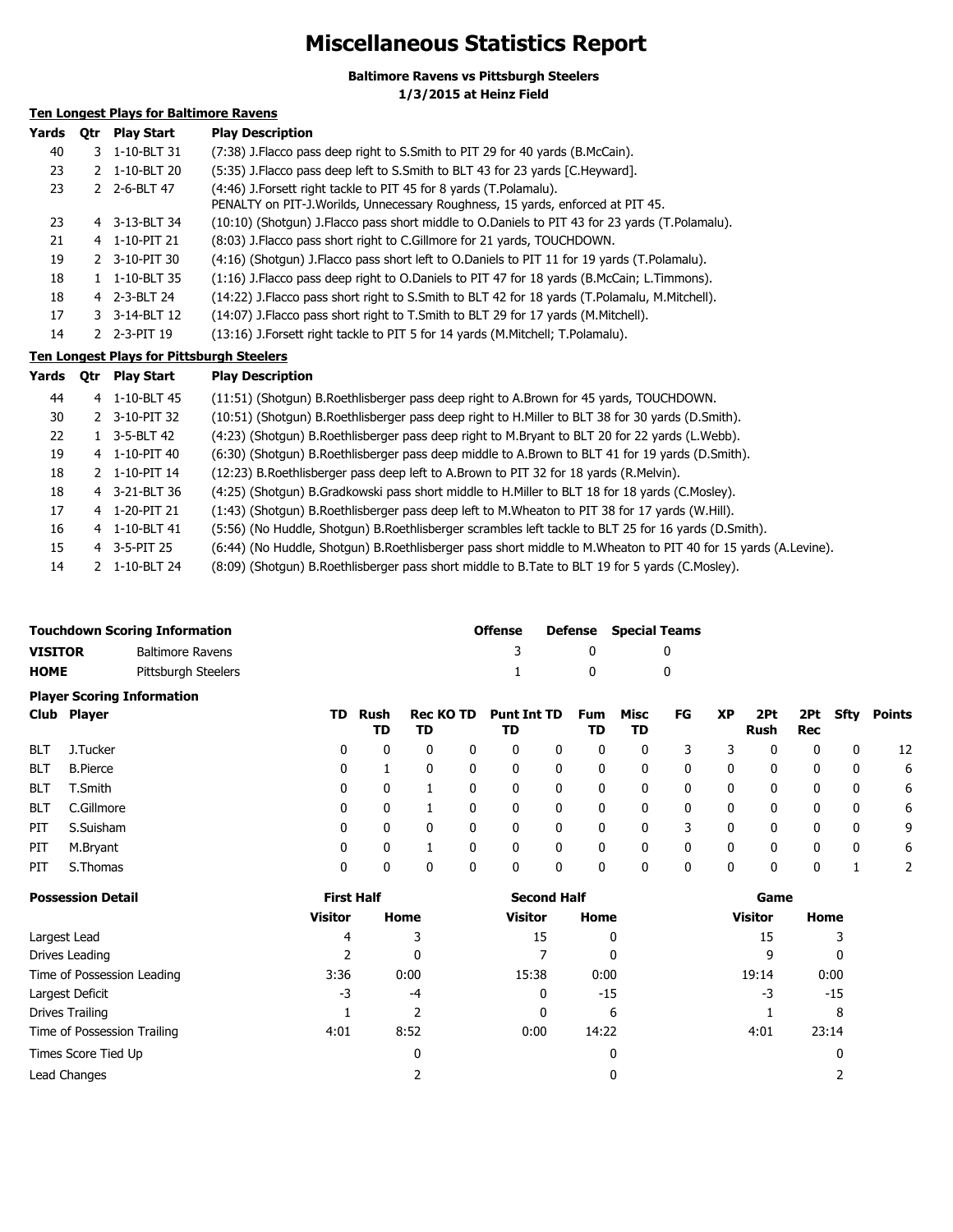# **Playtime Percentage**

**Baltimore Ravens Pittsburgh Steelers** *Percent of playtime per player on offense, defense and special teams*

**Offense Defense Special Teams** G 75 100% 4 14% T 75 100% 4 14% M Pouncey C 75 100% **Offense Defense Special Teams** M Yanda G 57 100% 6 21% K Osemele G 57 100% 6 21%

| J Urschel         | G         |    | 57 100% |    |         | 6              |     | 21% A Brown             | <b>WR</b> |    | 75 100% |                 |         | 3  | 11% |
|-------------------|-----------|----|---------|----|---------|----------------|-----|-------------------------|-----------|----|---------|-----------------|---------|----|-----|
| J Hurst           | Τ         |    | 57 100% |    |         | 6              | 21% | M Pouncey               | C         |    | 75 100% |                 |         |    |     |
| J Flacco          | QB        |    | 57 100% |    |         |                |     | D DeCastro              | G         | 74 | 99%     |                 |         | 4  | 14% |
| J Zuttah          | C         |    | 57 100% |    |         |                |     | H Miller                | TE        | 73 | 97%     |                 |         |    |     |
| O Daniels         | <b>TE</b> | 54 | 95%     |    |         |                |     | <b>B</b> Roethlisberger | QB        | 72 | 96%     |                 |         |    |     |
| J Forsett         | <b>RB</b> | 50 | 88%     |    |         |                |     | M Bryant                | WR        | 62 | 83%     |                 |         |    |     |
| T Smith           | <b>WR</b> | 40 | 70%     |    |         |                |     | M Gilbert               | Τ         | 59 | 79%     |                 |         | 4  | 14% |
| C Gillmore        | TE        | 39 | 68%     |    |         | 11             | 39% | M Wheaton               | <b>WR</b> | 50 | 67%     |                 |         | 7  | 25% |
| S Smith           | <b>WR</b> | 35 | 61%     |    |         |                |     | D Archer                | RB        | 31 | 41%     |                 |         |    |     |
| K Aiken           | <b>WR</b> | 25 | 44%     |    |         | 17             | 61% | J Harris                | <b>RB</b> | 21 | 28%     |                 |         | 8  | 29% |
| K Juszczyk        | FB        | 20 | 35%     |    |         | 17             | 61% | D Heyward-Bey           | WR        | 20 | 27%     |                 |         | 7  | 25% |
| M Brown           | <b>WR</b> | 13 | 23%     |    |         | 14             | 50% | <b>B</b> Tate           | <b>RB</b> | 19 | 25%     |                 |         |    |     |
| J Jones           | <b>WR</b> | 5  | 9%      |    |         | $\overline{7}$ | 25% | M Adams                 | Τ         | 17 | 23%     |                 |         | 4  | 14% |
| <b>B</b> Pierce   | RB        | 4  | 7%      |    |         |                |     | M Spaeth                | TE        | 12 | 16%     |                 |         | 15 | 54% |
| L Webb            | CB        |    |         |    | 75 100% | 1              | 4%  | W Johnson               | FB        | 11 | 15%     |                 |         | 11 | 39% |
| D Smith           | LB        |    |         |    | 75 100% |                |     | <b>B</b> Gradkowski     | QB        | 3  | 4%      |                 |         |    |     |
| C Mosley          | LB        |    |         | 74 | 99%     | 2              | 7%  | C Wallace               | С         | 1  | 1%      |                 |         | 8  | 29% |
| W Hill            | FS        |    |         | 72 | 96%     |                |     | W Gay                   | CB        |    |         |                 | 57 100% | 6  | 21% |
| R Melvin          | CВ        |    |         | 66 | 88%     | 4              | 14% | L Timmons               | LB        |    |         |                 | 57 100% | 6  | 21% |
| T Suggs           | LВ        |    |         | 55 | 73%     |                |     | <b>B McCain</b>         | <b>CB</b> |    |         | 56              | 98%     | 6  | 21% |
| H Ngata           | DT        |    |         | 51 | 68%     | 4              | 14% | T Polamalu              | SS        |    |         | 54              | 95%     | 5  | 18% |
| D Stewart         | <b>FS</b> |    |         | 48 | 64%     | 10             | 36% | C Heyward               | DE        |    |         | 53              | 93%     | 10 | 36% |
| E Dumervil        | LB        |    |         | 47 | 63%     |                |     | J Harrison              | LB        |    |         | 52              | 91%     | 6  | 21% |
| P McPhee          | LB        |    |         | 45 | 60%     | 4              | 14% | S Tuitt                 | DE        |    |         | 51              | 89%     | 16 | 57% |
| C Upshaw          | LВ        |    |         | 39 | 52%     | 5              | 18% | J Worilds               | LB        |    |         | 51              | 89%     | 6  | 21% |
| A Levine          | SS        |    |         | 31 | 41%     | 22             | 79% | M Mitchell              | FS        |    |         | 50              | 88%     | 5  | 18% |
| C Canty           | DE        |    |         | 30 | 40%     | 4              | 14% | S McLendon              | <b>NT</b> |    |         | 26              | 46%     | 5  | 18% |
| <b>B</b> Williams | <b>NT</b> |    |         | 30 | 40%     | 2              | 7%  | R Shazier               | LB        |    |         | 23              | 40%     | 5  | 18% |
| J Miles           | <b>FS</b> |    |         | 29 | 39%     | 19             | 68% | S Spence                | LB        |    |         | 21              | 37%     | 13 | 46% |
| M Elam            | SS        |    |         | 28 | 37%     | 11             | 39% | D McCullers             | <b>NT</b> |    |         | 17              | 30%     | 1  | 4%  |
| D Tyson           | DE        |    |         | 13 | 17%     |                |     | A Blake                 | CB        |    |         | 15 <sub>1</sub> | 26%     | 10 | 36% |
| L Guy             | DE        |    |         | 10 | 13%     | $11\,$         | 39% | V Williams              |           |    |         |                 | 11 19%  | 17 |     |
| A Cason           | CB        |    |         | 6  | 8%      | 4              | 14% |                         | LB        |    |         |                 |         |    | 61% |
| A McClellan       | LB        |    |         | 1  | $1\%$   | 22             | 79% | W Allen                 | FS        |    |         | 10              | 18%     | 10 | 36% |
| <b>B</b> Trawick  | SS        |    |         |    |         | 22             | 79% | C Thomas                | DE        |    |         | 10              | 18%     | 2  | 7%  |
| Z Orr             | LB        |    |         |    |         | 22             | 79% | A Moats                 | LB        |    |         | 6               | 11%     | 8  | 29% |
| J Tucker          | K         |    |         |    |         | 13             | 46% | J Jones                 | LB        |    |         | 5               | 9%      | 5  | 18% |
| S Koch            | P         |    |         |    |         | 9              | 32% | <b>B</b> Webb           | CB        |    |         | 2               | 4%      | 2  | 7%  |
| P Scales          | LS        |    |         |    |         | 8              | 29% | T Garvin                | LB        |    |         |                 |         | 18 | 64% |
| G Gradkowski      | С         |    |         |    |         | 6              | 21% | S Thomas                | SS        |    |         |                 |         | 15 | 54% |
| R Jensen          | C         |    |         |    |         | 6              | 21% | R Ventrone              | S         |    |         |                 |         | 15 | 54% |
| F Toussaint       | <b>RB</b> |    |         |    |         | 5              |     | 18% R Golden            | FS        |    |         |                 |         | 14 | 50% |
| M Campanaro       | <b>WR</b> |    |         |    |         | 2              |     | 7% S Suisham            | Κ         |    |         |                 |         | 9  | 32% |